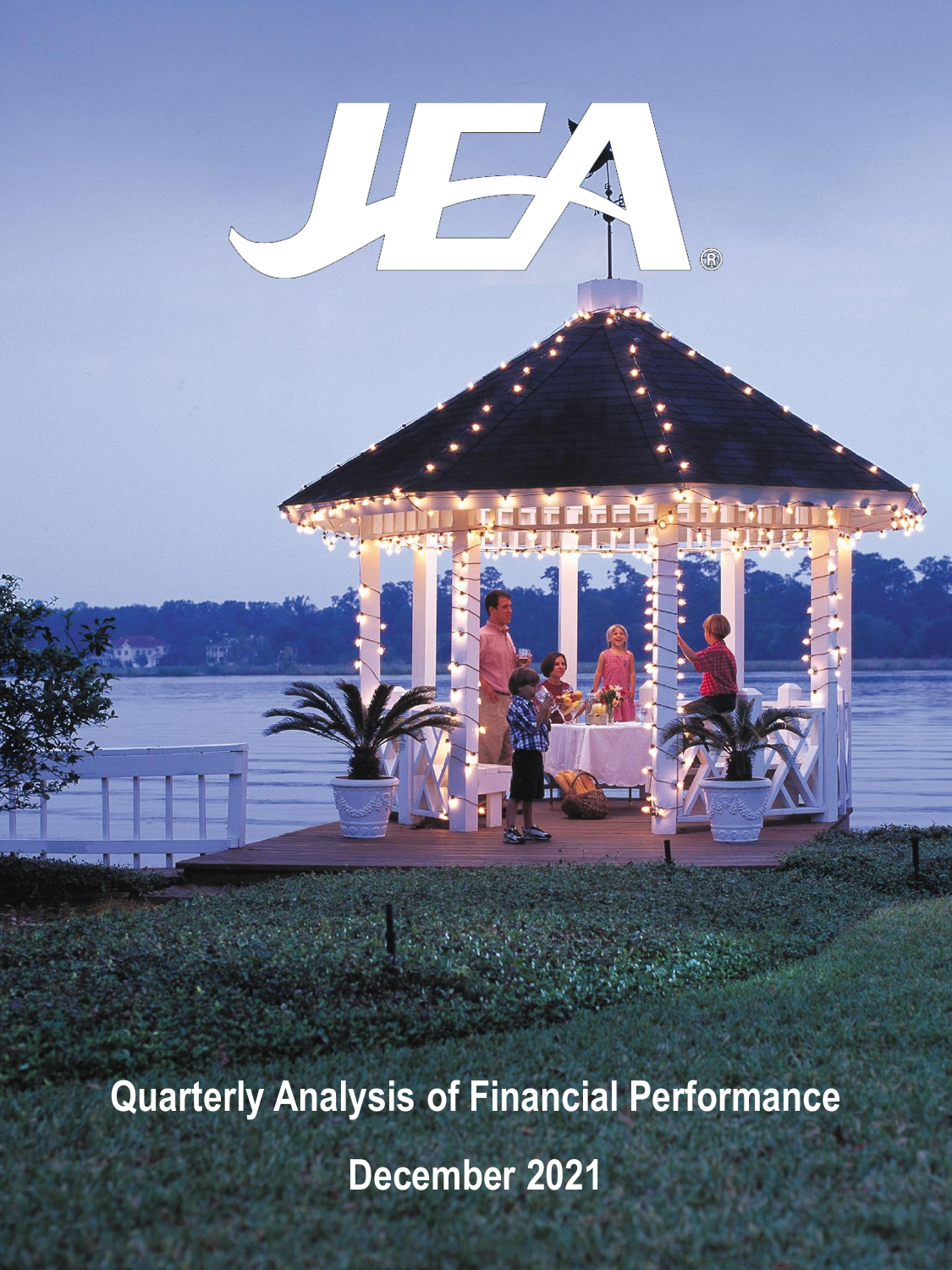

## **Management's Discussion and Analysis of Financial Performance for the Quarter Ended December 31, 2021**

JEA is a municipal utility operating in Jacksonville, Florida (Duval County) and parts of three adjacent counties. The operation is comprised of three enterprise funds: the Electric Enterprise Fund (Electric Enterprise), the Water and Sewer Enterprise Fund (W&S), and the District Energy System (DES). Electric Enterprise is comprised of the JEA Electric System, Bulk Power Supply System (Scherer) and St. Johns River Power Park System (SJRPP). Electric Enterprise, W&S, and DES are presented on a combined basis in the statements of net position, statements of revenue, expenses and changes in net position, and statements of cash flows.

### **Quarter Operating Results**

## *Electric Enterprise Operating Revenues*

Total operating revenues increased approximately \$135 million (44.3%) over the prior year comparable quarter. The drivers of the changes are detailed below.

| (Dollars in millions)                     | Quarter |     |
|-------------------------------------------|---------|-----|
| December 2020 operating revenues          | \$      | 307 |
| <b>Plant Scherer consummation payment</b> |         | 100 |
| Regulatory activity                       |         | 44  |
| Territorial sales                         |         | (7) |
| Mutual aid                                |         | (1) |
| Allowance for doubtful accounts           |         | 1   |
| Interchange sales                         |         | (1) |
| Pole attachments                          |         | (1) |
| December 2021 operating revenues          | S       | 442 |

Regulatory activity increased operating revenues by \$44 million, driven by fuel stabilization withdrawals. Territorial sales revenues decreased \$7 million, comprised of a \$4 million decrease in base revenues and a \$3 million decrease in fuel revenues. The base revenues decrease was driven by lower consumption, partially offset by changes in overall mix. The fuel revenues decrease was also driven by lower consumption, partially offset by an increase in fuel rates. Other operating revenue increased \$98 million, driven by the \$100 million consummation payment from FPL for the retirement of Plant Scherer Unit No. 4, which was partially offset by lower mutual aid and pole attachment revenues. There was a decrease in the allowance for doubtful accounts of \$1 million, resulting in higher operating revenues, due to a prior year increase in the allowance for possible COVID-19 write-offs, which did not repeat in the current quarter. Interchange sales with The Energy Authority also decreased by \$1 million.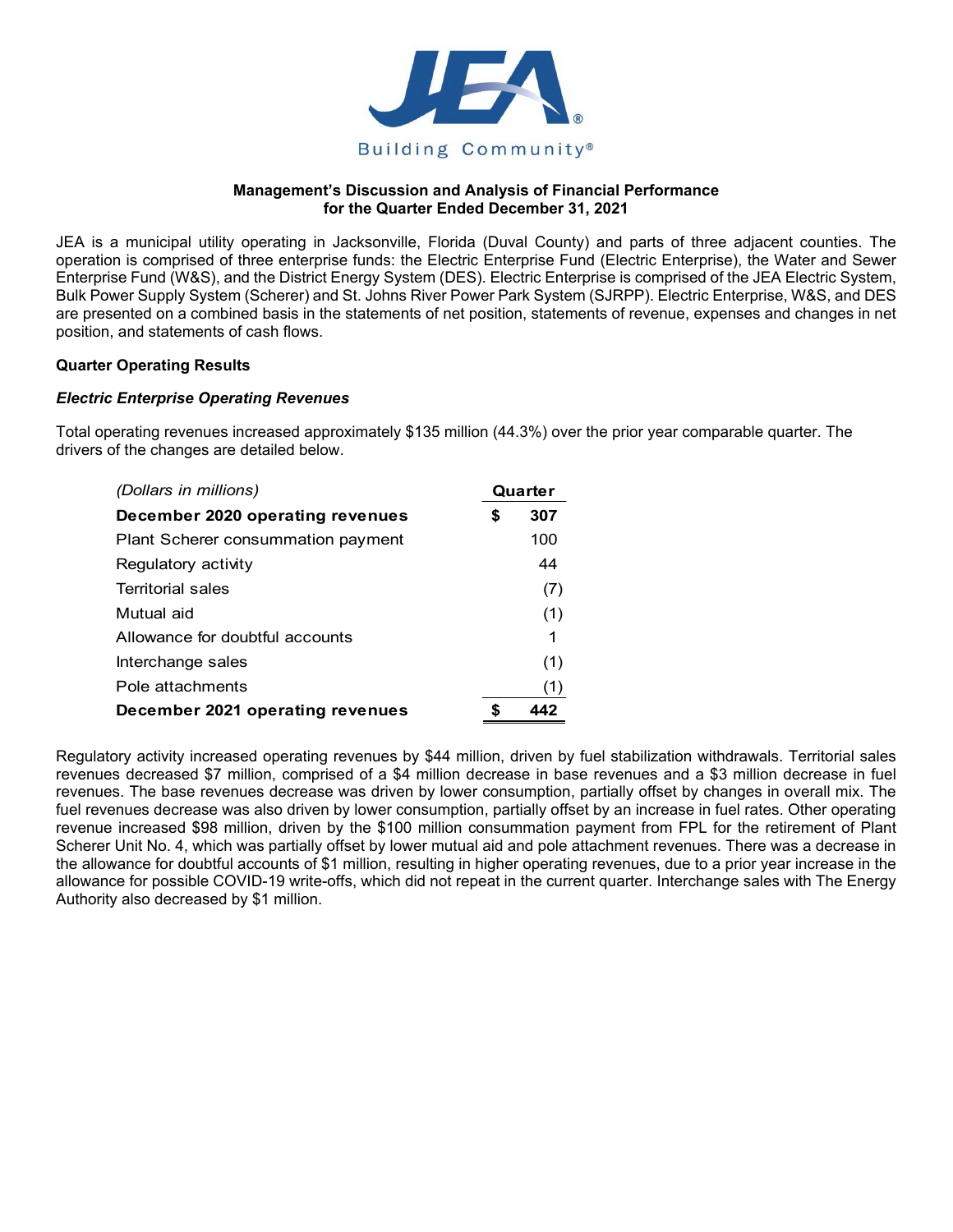# *Electric Enterprise Operating Expenses*

Total operating expenses increased approximately \$63 million (27.8%) over the prior year comparable quarter. The drivers of the changes are detailed below.

| (Dollars in millions)                      | Quarter |      |
|--------------------------------------------|---------|------|
| December 2020 operating expenses           | S       | 227  |
| Depreciation                               |         | 110  |
| Recognition of deferred costs and revenues |         | (94) |
| Fuel                                       |         | 25   |
| Purchased power                            |         | 18   |
| Maintenance and other operating expense    |         | 4    |
| December 2021 operating expenses           |         | 290  |

Depreciation expense increased \$110 million due to the \$109 million Plant Scherer Unit 4 impairment, as a result of its pending retirement.

Recognition of deferred costs and revenues, net decreased \$94 million due to the regulatory effects of the Plant Scherer Unit 4 impairment.

Fuel expense increased \$25 million (31.8%) due to increased generation costs of \$42 million, partially offset by a \$17 million decrease from lower MWh generated (311,182 MWh, 11.9%).

Purchased power expense increased \$18 million (79.8%) as a result of a \$9 million increase in purchased power unit cost and a \$9 million increase with higher MWh purchased (162,649 MWh, 40.8%).

Maintenance and other operating expenses increased \$4 million (8.8%) as a result of increases in compensation and benefits (\$2 million), overhead (\$1 million), and SJRPP decommissioning expenses (\$1 million).

As commodity prices fluctuate, the mix between generation and purchased power shifts, with JEA taking advantage of the most economical source of power. JEA's power supply mix is detailed below.

|                 | <b>Quarter Ended</b><br>December 31 |      |  |  |  |
|-----------------|-------------------------------------|------|--|--|--|
|                 | 2021<br>2020                        |      |  |  |  |
| Natural gas     | 61%                                 | 64%  |  |  |  |
| Purchased power | 20%                                 | 13%  |  |  |  |
| Coal            | 14%                                 | 14%  |  |  |  |
| Petroleum coke  | 5%                                  | 9%   |  |  |  |
| Total           | 100%                                | 100% |  |  |  |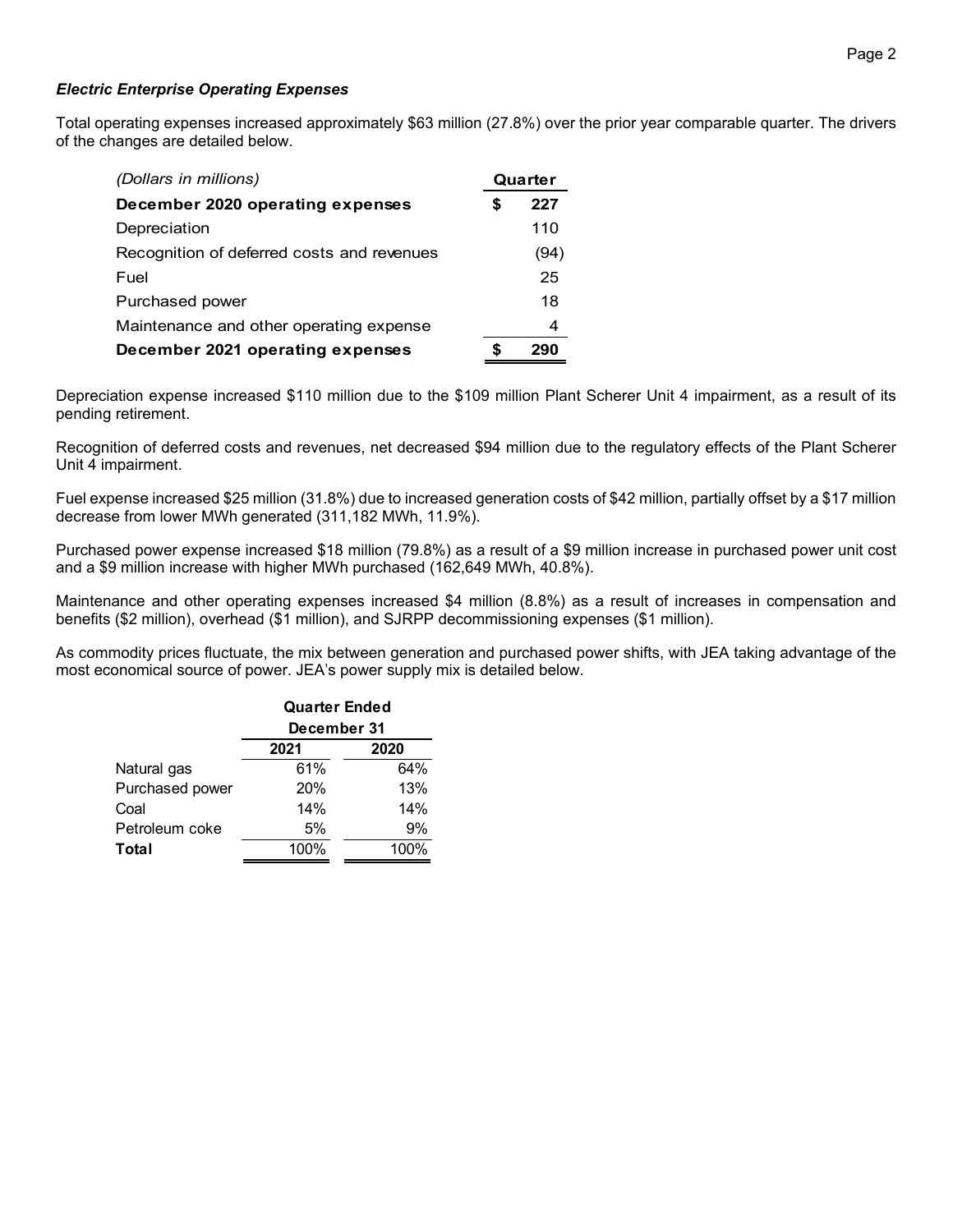### Page 3

### *Water & Sewer Enterprise Operating Revenues*

Total operating revenues increased approximately \$14 million (12.9%) over the prior year comparable quarter. The drivers of the changes are detailed below.

| (Dollars in millions)            | Quarter  |   |
|----------------------------------|----------|---|
| December 2020 operating revenues | 111<br>S |   |
| Environmental stabilization fund |          | 5 |
| Water                            |          | 3 |
| Sewer                            |          | 3 |
| Reuse                            |          | 1 |
| Other                            |          | 2 |
| December 2021 operating revenues | 125      |   |

Environmental stabilization fund revenues increased \$5 million due to higher withdrawals. Water revenues increased \$3 million with the \$4 million increase in consumption being partially offset by a \$1 million decrease due to change in overall mix. Sewer revenues increased \$3 million with the \$4 million increase in consumption being partially offset by a \$1 million decrease due to change in overall mix. Reuse revenues increased \$1 million due to an increase in consumption. Other operating revenue increased approximately \$2 million primarily due to higher sewer service connections and cost reimbursements.

### *Water & Sewer Enterprise Operating Expenses*

Operating expenses increased \$8 million (10.1%) over the prior year comparable quarter. The drivers of the changes are detailed below.

| (Dollars in millions)                           |   | Quarter |  |  |
|-------------------------------------------------|---|---------|--|--|
| December 2020 operating expenses                | S | 84      |  |  |
| Maintenance and other operating expenses        |   |         |  |  |
| Recognition of deferred costs and revenues, net |   |         |  |  |
| December 2021 operating expenses                |   | 92      |  |  |

Maintenance and other operating expenses increased \$7 million as a result of increases in interlocal expenses (\$4 million), compensation and benefits (\$1 million), overhead (\$1 million), and professional services (\$1 million). Recognition of deferred costs and revenues, net increased due to higher environmental expenditures.

### *District Energy System*

Operating revenues and expenses remained flat when compared to the prior year comparable quarter at \$2 million, respectively.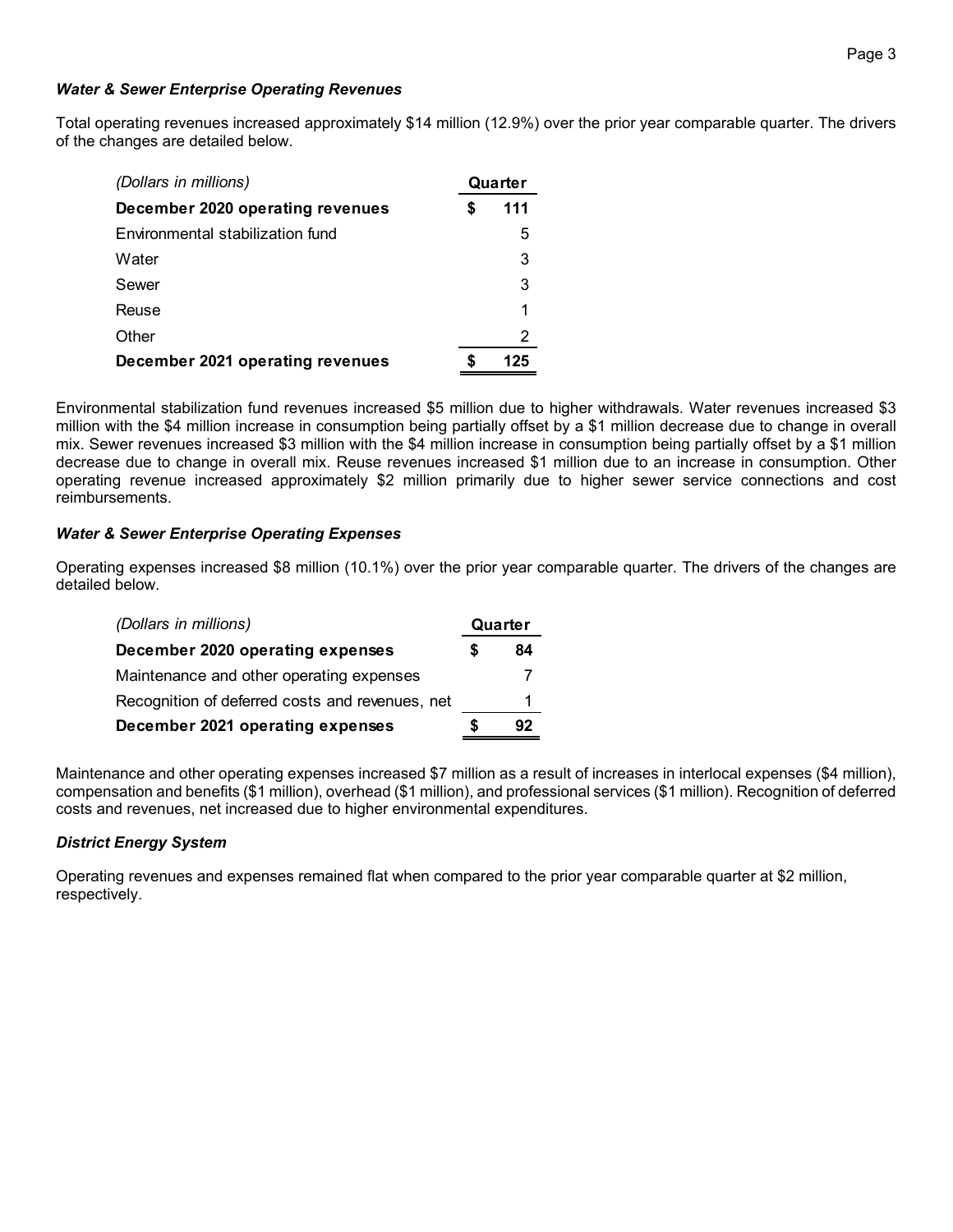### Page 4

### **Nonoperating Revenues (Expenses)**

Total nonoperating expenses, net decreased by \$5 million (18.9%) over the prior year comparable quarter. The drivers of the changes are detailed below.

| (Dollars in millions)                                    |    | Quarter |  |  |
|----------------------------------------------------------|----|---------|--|--|
| December 2020 nonoperating expenses, net                 | \$ | (25)    |  |  |
| Decrease in interest on debt                             |    | 3       |  |  |
| Earnings from The Energy Authority                       |    | 2       |  |  |
| Decrease in realized investment income                   |    | (1)     |  |  |
| Increase in allowance for funds used during construction |    | 1       |  |  |
| December 2021 nonoperating expenses, net                 |    |         |  |  |

### **Debt Administration**

Debt outstanding at December 31, 2021 was \$2,909 million, a decrease of approximately \$91 million from the prior fiscal year end. This decrease was due to \$92 million in scheduled principal payments, offset by a \$1 million draw under its revolving credit agreement.

JEA's debt ratings and outlooks on its long-term debt remained unchanged during the quarter and are detailed below.

|                            |        | Moody's  |        | <b>Standard &amp; Poor's</b> |        | <b>Fitch</b>   |
|----------------------------|--------|----------|--------|------------------------------|--------|----------------|
|                            | Rating | Outlook  | Rating | Outlook                      | Rating | <b>Outlook</b> |
| <b>JEA Electric System</b> |        |          |        |                              |        |                |
| <b>Senior</b>              | А2     | positive | $A+$   | negative                     | AA     | stable         |
| <b>Subordinated</b>        | A3     | positive | A      | negative                     | AA     | stable         |
| <b>SJRPP</b>               | A2     | positive | $A+$   | negative                     | AA     | stable         |
| <b>Scherer</b>             | A2     | positive | $A+$   | negative                     | AA     | stable         |
| W&S                        |        |          |        |                              |        |                |
| <b>Senior</b>              | Aa3    | stable   | $AA+$  | stable                       | AA     | positive       |
| <b>Subordinated</b>        | Aa3    | stable   | AA     | stable                       | AA     | positive       |
| <b>DES</b>                 | A1     | stable   | AA     | stable                       | AA     | positive       |

As of December 31, 2021, there was \$1 million in outstanding bank draws under a revolving credit agreement, which was equal to the withdrawal made during December 2021.

Debt service coverage ratios for JEA Electric System and W&S bonds are as follows:

|                         | <b>Quarter Ended December 31</b>                       |                |               |               |  |  |
|-------------------------|--------------------------------------------------------|----------------|---------------|---------------|--|--|
|                         | <b>JEA Electric System</b><br><b>Water &amp; Sewer</b> |                |               |               |  |  |
|                         | 2021                                                   | 2020           | 2021          | 2020          |  |  |
| <b>Senior</b>           | 19.36 x                                                | 11.67 $\times$ | $7.63 \times$ | 6.85 $\times$ |  |  |
| Senior and subordinated | 10.51 x                                                | $5.10 \times$  | $6.63 \times$ | 5.99x         |  |  |

The increase in the senior electric system ratios for the quarter was due to higher net revenues and was partially offset by higher debt service requirements. The increase in all other ratios for the quarter was due to higher net revenues and lower debt service requirements.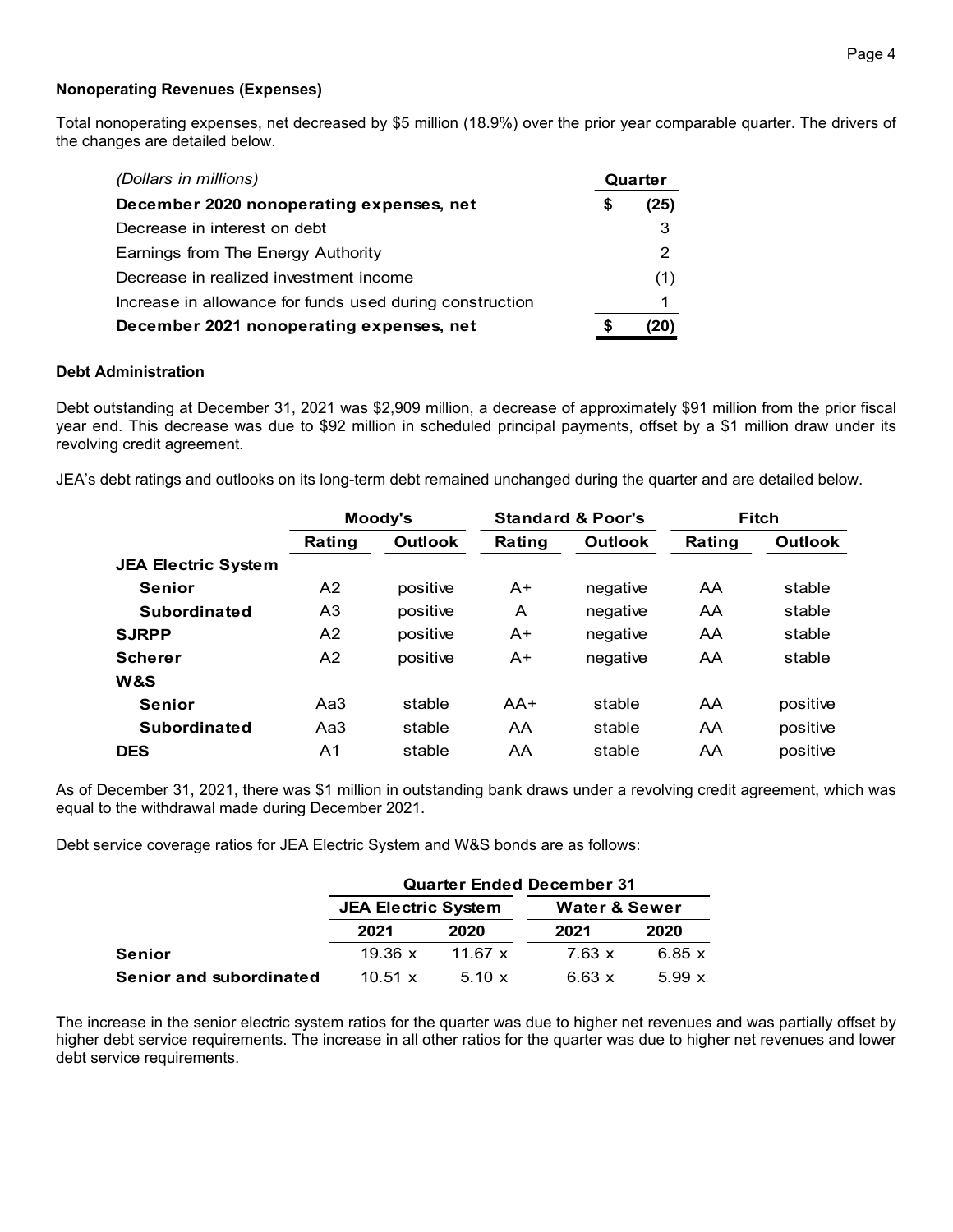# **Capital Assets**

JEA's total investment in capital assets and capital expenditures for the quarter ended December 31, 2021 is detailed below.

|                               | <b>Total Investment</b> | <b>Expenditures</b>  |                   |  |
|-------------------------------|-------------------------|----------------------|-------------------|--|
|                               |                         | <b>Quarter Ended</b> |                   |  |
| (Dollars in millions)         | December 31, 2021       |                      | December 31, 2021 |  |
| <b>Electric Enterprise</b>    | 2.489                   | S                    | 38                |  |
| Water and Sewer Enterprise    | 2,822                   |                      | 59                |  |
| <b>District Energy System</b> | 35                      |                      | 2                 |  |
| Total                         | 5,346                   | \$.                  | 99                |  |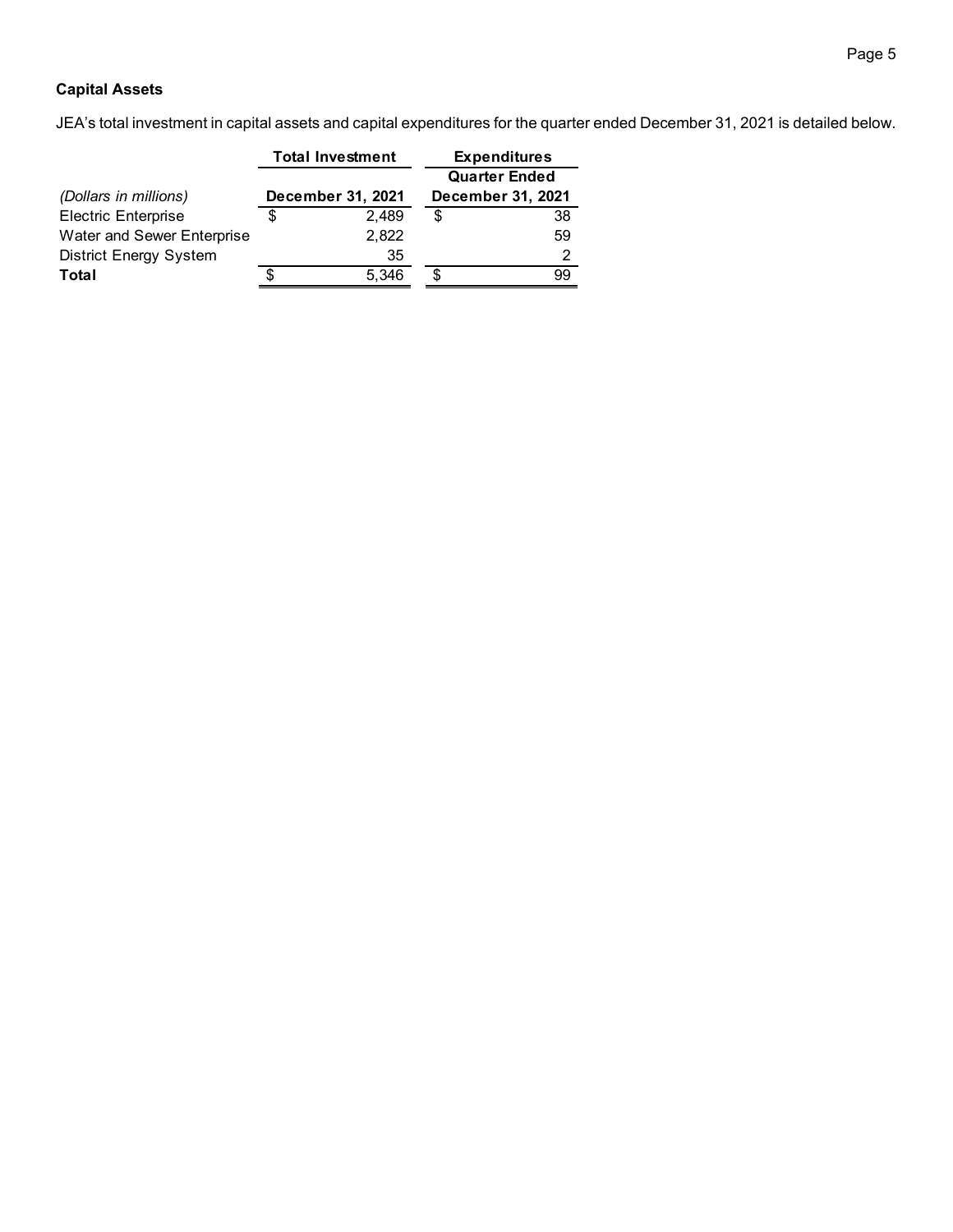# **JEA Page 6 Statements of Net Position (in thousands)**

|                                                                                                    | December 2021<br>(unaudited) |     | September 2021 |
|----------------------------------------------------------------------------------------------------|------------------------------|-----|----------------|
| <b>Assets</b>                                                                                      |                              |     |                |
| Current assets:                                                                                    |                              |     |                |
| Cash and cash equivalents                                                                          | \$<br>409,100                | -\$ | 350,495        |
| Investments                                                                                        | 4,726                        |     | 4,140          |
| Customer accounts receivable, net of allowance (\$2,948 and \$3,155, respectively)<br>Inventories: | 188,155                      |     | 221,348        |
| Materials and supplies                                                                             | 66,943                       |     | 62,796         |
| Fuel                                                                                               | 48,687                       |     | 32,911         |
| Other current assets                                                                               | 23,532                       |     | 24,434         |
| Total current assets                                                                               | 741,143                      |     | 696,124        |
| Noncurrent assets:                                                                                 |                              |     |                |
| Restricted assets:                                                                                 |                              |     |                |
| Cash and cash equivalents                                                                          | 299,799                      |     | 362,618        |
| Investments                                                                                        | 273,991                      |     | 269,820        |
| Accounts and interest receivable                                                                   | 350                          |     | 240            |
| Total restricted assets                                                                            | 574,140                      |     | 632,678        |
| Costs to be recovered from future revenues                                                         | 941,401                      |     | 881,949        |
| Hedging derivative instruments                                                                     | 103,319                      |     | 150,453        |
| Other assets                                                                                       | 23,163                       |     | 22,939         |
| <b>Total noncurrent assets</b>                                                                     | 1,642,023                    |     | 1,688,019      |
| Net capital assets                                                                                 | 5,345,906                    |     | 5,476,493      |
| <b>Total assets</b>                                                                                | 7,729,072                    |     | 7,860,636      |
| Deferred outflows of resources                                                                     |                              |     |                |
| Unrealized pension contributions and losses                                                        | 157,296                      |     | 157,296        |
| Accumulated decrease in fair value of hedging derivatives                                          | 125,006                      |     | 129,355        |
| Unamortized deferred losses on refundings                                                          | 87,985                       |     | 89,729         |
| Unrealized asset retirement obligation                                                             | 37,823                       |     | 37,669         |
| Unrealized OPEB contributions and losses                                                           | 7,302                        |     | 7,302          |
| Total deferred outflows of resources                                                               | 415,412                      |     | 421,351        |
| Total assets and deferred outflows of resources                                                    | \$<br>8.144.484              | \$  | 8,281,987      |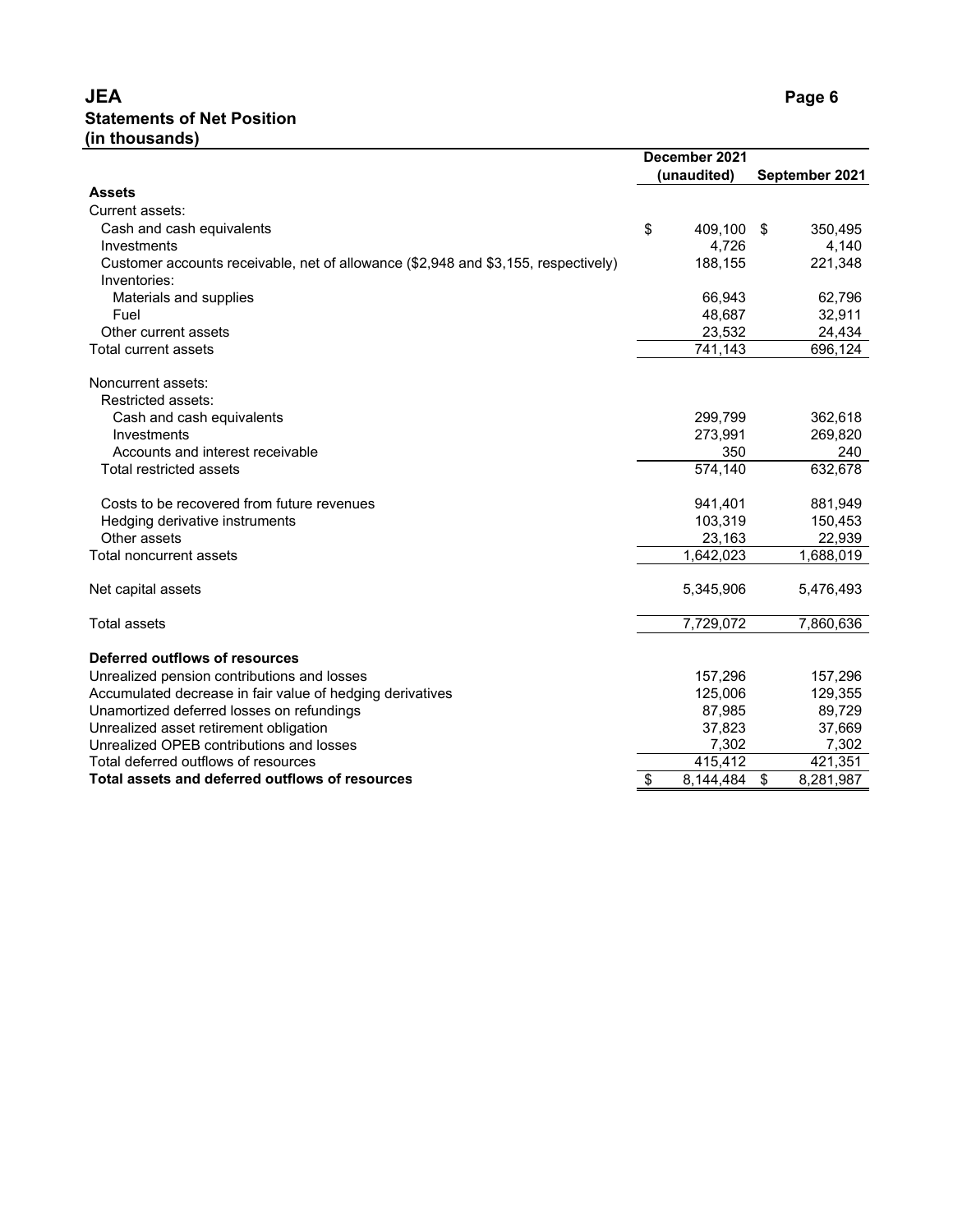# **JEA Page 7 Statements of Net Position (in thousands)**

|                                                                    | December 2021 |             |                         |                        |
|--------------------------------------------------------------------|---------------|-------------|-------------------------|------------------------|
|                                                                    |               | (unaudited) |                         | September 2021         |
| <b>Liabilities</b>                                                 |               |             |                         |                        |
| <b>Current liabilities:</b>                                        |               |             |                         |                        |
| Accounts and accrued expenses payable                              | \$            | 77,209      | - \$                    | 76,702                 |
| Customer deposits and prepayments                                  |               | 75,046      |                         | 75,030                 |
| Billings on behalf of state and local governments                  |               | 22,207      |                         | 26,006                 |
| Compensation and benefits payable                                  |               | 13,692      |                         | 13,361                 |
| City of Jacksonville payable                                       |               | 10,301      |                         | 10,193                 |
| Current portion of asset retirement obligations                    |               | 3,519       |                         | 3,307                  |
| <b>Total current liabilities</b>                                   |               | 201,974     |                         | 204,599                |
|                                                                    |               |             |                         |                        |
| Current liabilities payable from restricted assets:                |               |             |                         |                        |
| Debt due within one year                                           |               | 78,930      |                         | 91,535                 |
| Interest payable                                                   |               | 26,899      |                         | 51,454                 |
| Construction contracts and accounts payable                        |               | 19,914      |                         | 45,466                 |
| Renewal and replacement reserve                                    |               | 33,311      |                         | 32,776                 |
| Total current liabilities payable from restricted assets           |               | 159,054     |                         | 221,231                |
| Noncurrent liabilities:                                            |               |             |                         |                        |
| Long-term debt:                                                    |               |             |                         |                        |
| Debt payable, less current portion                                 |               | 2,830,245   |                         | 2,908,175              |
| Unamortized premium, net                                           |               | 188,319     |                         | 194,070                |
| Fair value of debt management strategy instruments                 |               | 123,045     |                         | 129,355                |
| Total long-term debt                                               |               | 3,141,609   |                         | 3,231,600              |
|                                                                    |               |             |                         |                        |
| Net pension liability                                              |               | 729,569     |                         | 729,569                |
| Asset retirement obligation                                        |               | 34,304      |                         | 34,362                 |
| Compensation and benefits payable                                  |               | 31,456      |                         | 33,433                 |
| Net OPEB liability                                                 |               | 5,136       |                         | 5,136                  |
| Other liabilities                                                  |               | 20,114      |                         | 18,338                 |
| <b>Total noncurrent liabilities</b>                                |               | 3,962,188   |                         | 4,052,438              |
|                                                                    |               |             |                         |                        |
| <b>Total liabilities</b>                                           |               | 4,323,216   |                         | 4,478,268              |
| Deferred inflows of resources                                      |               |             |                         |                        |
| Revenues to be used for future costs                               |               | 78,471      |                         | 156,814                |
| Accumulated increase in fair value of hedging derivatives          |               | 103,450     |                         | 150,453                |
| Unrealized OPEB gains                                              |               | 14,725      |                         | 14,725                 |
| Unrealized pension gains                                           |               | 14,273      |                         | 14,273                 |
| Total deferred inflows of resources                                |               | 210,919     |                         | 336,265                |
|                                                                    |               |             |                         |                        |
| <b>Net position</b>                                                |               |             |                         |                        |
| Net investment in capital assets                                   |               | 2,772,939   |                         | 2,696,104              |
| Restricted for:                                                    |               |             |                         |                        |
| Capital projects                                                   |               | 337,298     |                         | 296,059                |
| Debt service                                                       |               | 18,904      |                         | 90,423                 |
| Other purposes                                                     |               | 40,335      |                         | 44,774                 |
| Unrestricted<br>Total net position                                 |               | 440,873     |                         | 340,094                |
|                                                                    | \$            | 3,610,349   | $\sqrt[6]{\frac{1}{2}}$ | 3,467,454<br>8,281,987 |
| Total liabilities, deferred inflows of resources, and net position |               | 8,144,484   |                         |                        |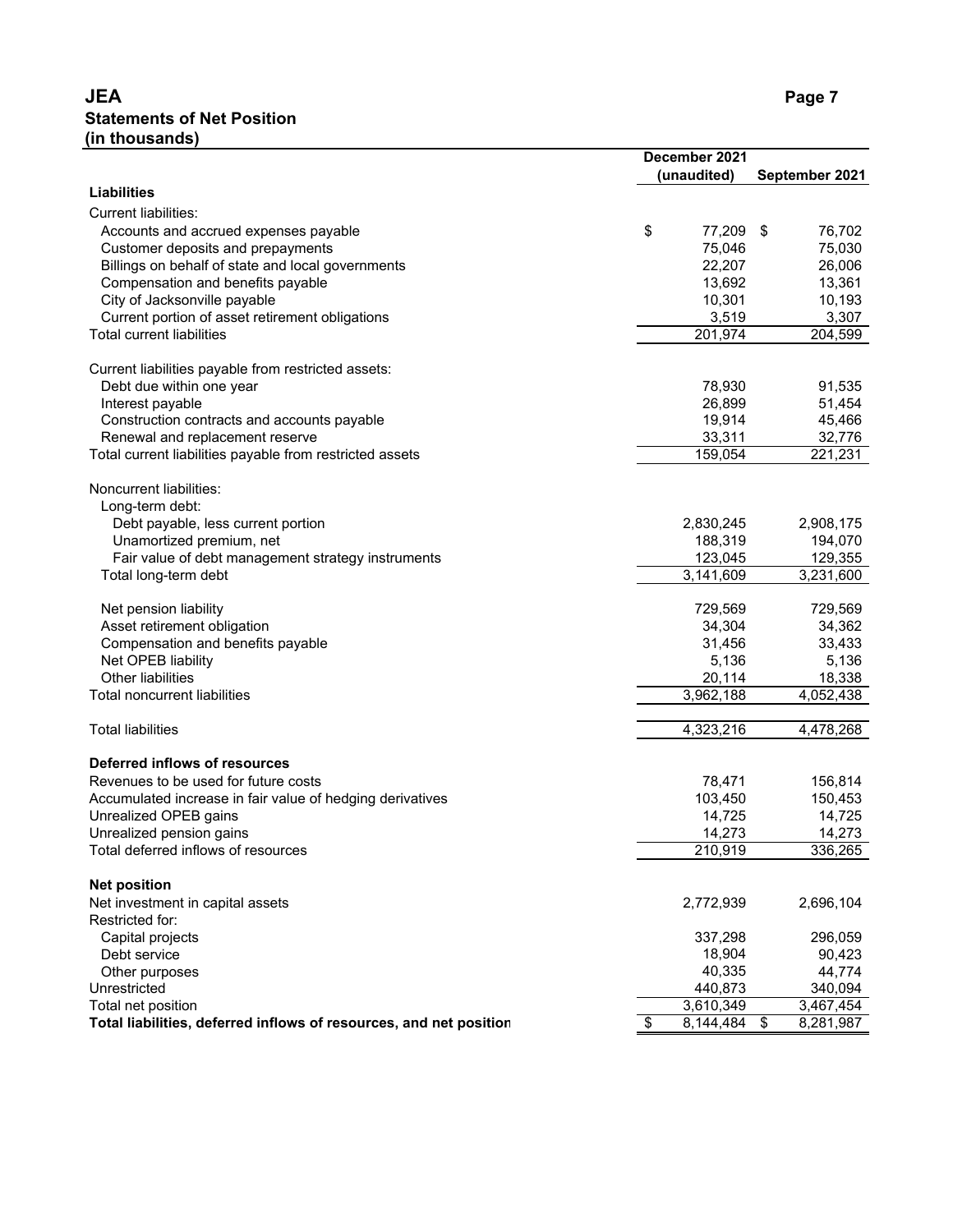# **JEA Page 8 Statements of Revenues, Expenses and Changes in Net Position**

# **(in thousands - unaudited)**

|                                                 | <b>Quarter and Year-to-Date</b> |      |           |  |
|-------------------------------------------------|---------------------------------|------|-----------|--|
|                                                 | <b>December</b>                 |      |           |  |
|                                                 | 2021                            | 2020 |           |  |
| <b>Operating revenues</b>                       |                                 |      |           |  |
| Electric                                        | \$<br>332,886                   | \$   | 295,706   |  |
| Water and sewer                                 | 120,824                         |      | 107,988   |  |
| District energy system                          | 1,926                           |      | 1,895     |  |
| Other                                           | 109,347                         |      | 9,419     |  |
| Total operating revenues                        | 564,983                         |      | 415,008   |  |
| <b>Operating expenses</b>                       |                                 |      |           |  |
| Operations and maintenance:                     |                                 |      |           |  |
| Maintenance and other operating expenses        | 95,986                          |      | 84,976    |  |
| Fuel                                            | 104,858                         |      | 79,559    |  |
| Purchased power                                 | 40,947                          |      | 22,770    |  |
| Depreciation                                    | 207,087                         |      | 97,327    |  |
| State utility and franchise taxes               | 17,321                          |      | 17,535    |  |
| Recognition of deferred costs and revenues, net | (87, 144)                       |      | 5,634     |  |
| <b>Total operating expenses</b>                 | 379,055                         |      | 307,801   |  |
| Operating income                                | 185,928                         |      | 107,207   |  |
| Nonoperating revenues (expenses)                |                                 |      |           |  |
| Interest on debt                                | (27, 633)                       |      | (30, 316) |  |
| Earnings from The Energy Authority              | 3,139                           |      | 824       |  |
| Allowance for funds used during construction    | 2,633                           |      | 1,943     |  |
| Other nonoperating income, net                  | 1,622                           |      | 1,741     |  |
| Investment income, net                          | 283                             |      | 1,176     |  |
| Other interest, net                             | 27                              |      | 46        |  |
| Total nonoperating expenses, net                | (19,929)                        |      | (24, 586) |  |
| Income before contributions                     | 165,999                         |      | 82,621    |  |
| <b>Contributions (to) from</b>                  |                                 |      |           |  |
| General Fund, City of Jacksonville, Florida     | (30, 304)                       |      | (30,003)  |  |
| Developers and other                            | 23,434                          |      | 20,201    |  |
| Reduction of plant cost through contributions   | (16,234)                        |      | (11,468)  |  |
| <b>Total contributions</b>                      | (23, 104)                       |      | (21,270)  |  |
| Change in net position                          | 142,895                         |      | 61,351    |  |
| Net position, beginning of year                 | 3,467,454                       |      | 3,223,990 |  |
| Net position, end of period                     | \$<br>3,610,349                 | \$   | 3,285,341 |  |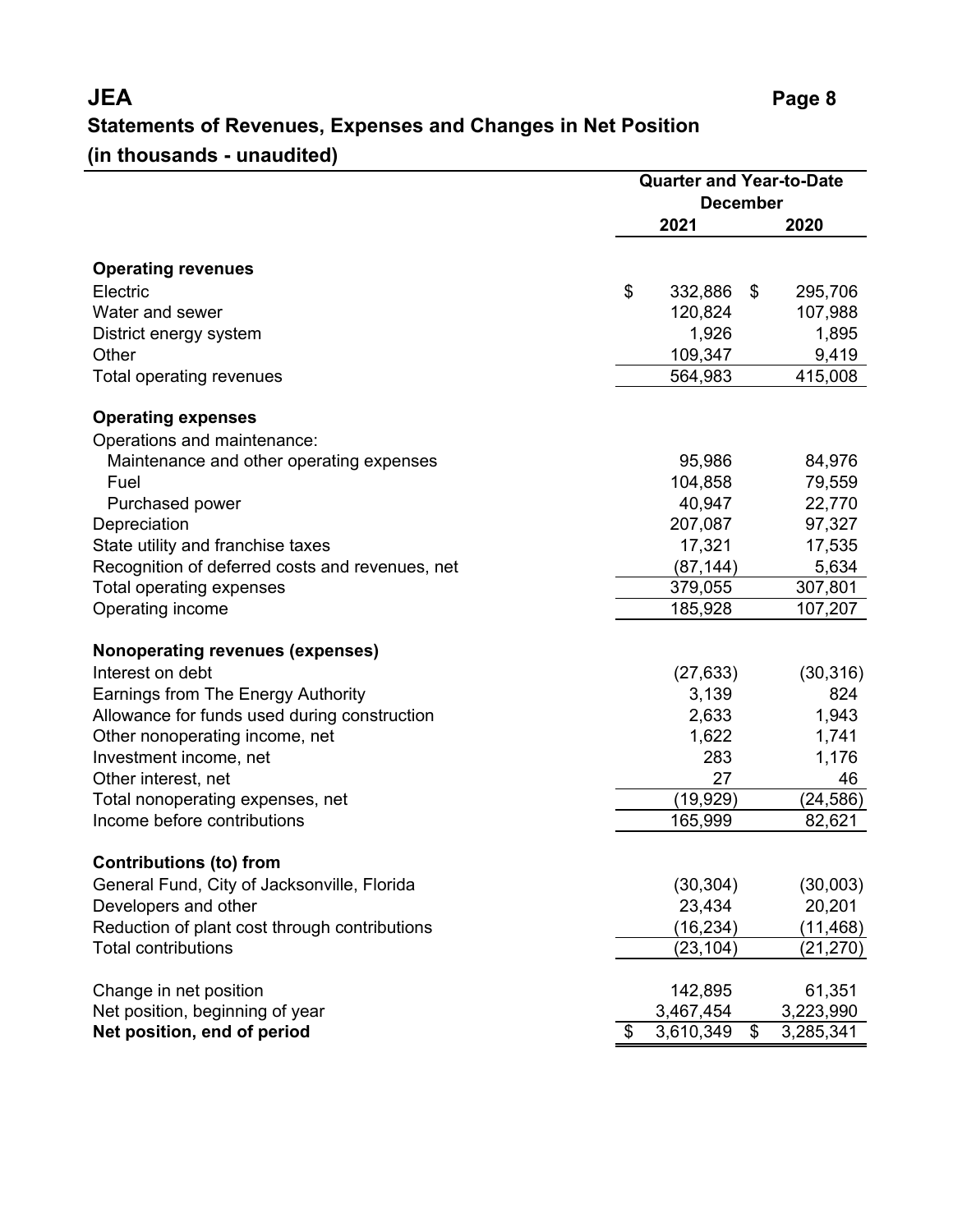|                                                                                 | <b>Quarter and Year-to-Date</b> |            |    |            |  |
|---------------------------------------------------------------------------------|---------------------------------|------------|----|------------|--|
|                                                                                 | <b>December</b>                 |            |    |            |  |
|                                                                                 |                                 | 2021       |    | 2020       |  |
| <b>Operating activities</b>                                                     |                                 |            |    |            |  |
| Receipts from customers                                                         | \$                              | 439,295    | \$ | 432,019    |  |
| Payments to suppliers                                                           |                                 | (209, 692) |    | (164, 576) |  |
| Payments for salaries and benefits                                              |                                 | (74, 778)  |    | (65, 945)  |  |
| Other operating activities                                                      |                                 | 111,508    |    | 10,090     |  |
| Net cash provided by operating activities                                       |                                 | 266,333    |    | 211,588    |  |
| Noncapital and related financing activities                                     |                                 |            |    |            |  |
| Contribution to General Fund, City of Jacksonville, Florida                     |                                 | (30,204)   |    | (29, 903)  |  |
| Net cash used in noncapital and related financing activities                    |                                 | (30,204)   |    | (29,903)   |  |
| <b>Capital and related financing activities</b>                                 |                                 |            |    |            |  |
| Acquisition and construction of capital assets                                  |                                 | (98, 942)  |    | (98, 537)  |  |
| Interest paid on debt                                                           |                                 | (56, 117)  |    | (57, 825)  |  |
| Repayment of debt principal                                                     |                                 | (91, 535)  |    | (102, 700) |  |
| Capital contributions                                                           |                                 | 7,200      |    | 8,733      |  |
| Revolving credit agreement withdrawals                                          |                                 | 1,000      |    |            |  |
| Other capital financing activities                                              |                                 | 489        |    | 3,516      |  |
| Net cash used in capital and related financing activities                       |                                 | (237, 905) |    | (246, 813) |  |
| <b>Investing activities</b>                                                     |                                 |            |    |            |  |
|                                                                                 |                                 |            |    |            |  |
| Proceeds from sale and maturity of investments                                  |                                 | 82,240     |    | 23,797     |  |
| Purchase of investments                                                         |                                 | (87, 780)  |    | (77, 408)  |  |
| Distributions from The Energy Authority                                         |                                 | 2,535      |    |            |  |
| Investment income                                                               |                                 | 567        |    | 1,073      |  |
| Net cash provided by (used in) investing activities                             |                                 | (2, 438)   |    | (52, 538)  |  |
| Net change in cash and cash equivalents                                         |                                 | (4,214)    |    | (117, 666) |  |
| Cash and cash equivalents at beginning of year                                  |                                 | 713,113    |    | 641,132    |  |
| Cash and cash equivalents at end of period                                      | \$                              | 708,899    | \$ | 523,466    |  |
|                                                                                 |                                 |            |    |            |  |
| Reconciliation of operating income to net cash provided by operating activities |                                 |            |    |            |  |
| Operating income<br>Adjustments:                                                | \$                              | 185,928    | \$ | 107,207    |  |
| Depreciation and amortization                                                   |                                 | 207,361    |    | 97,615     |  |
| Recognition of deferred costs and revenues, net                                 |                                 | (87, 144)  |    | 5,634      |  |
| Other nonoperating income, net                                                  |                                 | 15         |    | 82         |  |
| Changes in noncash assets and noncash liabilities:                              |                                 |            |    |            |  |
| Accounts receivable                                                             |                                 | 33,081     |    | 26,379     |  |
| Inventories                                                                     |                                 | (19, 922)  |    | 1,638      |  |
| Other assets                                                                    |                                 | 3,064      |    | (256)      |  |
| Accounts and accrued expenses payable                                           |                                 | (2,846)    |    | (23, 857)  |  |
| Current liabilities payable from restricted assets                              |                                 | (479)      |    | (2, 210)   |  |
| Other noncurrent liabilities and deferred inflows                               |                                 | (52, 725)  |    | (644)      |  |
| Net cash provided by operating activities                                       | \$                              | 266,333    | \$ | 211,588    |  |
|                                                                                 |                                 |            |    |            |  |
| <b>Noncash activity</b>                                                         |                                 |            |    |            |  |
| Contribution of capital assets from developers                                  | \$                              | 16,234     | \$ | 11,468     |  |
| Unrealized investment fair market value changes, net                            | \$                              | $(785)$ \$ |    | (522)      |  |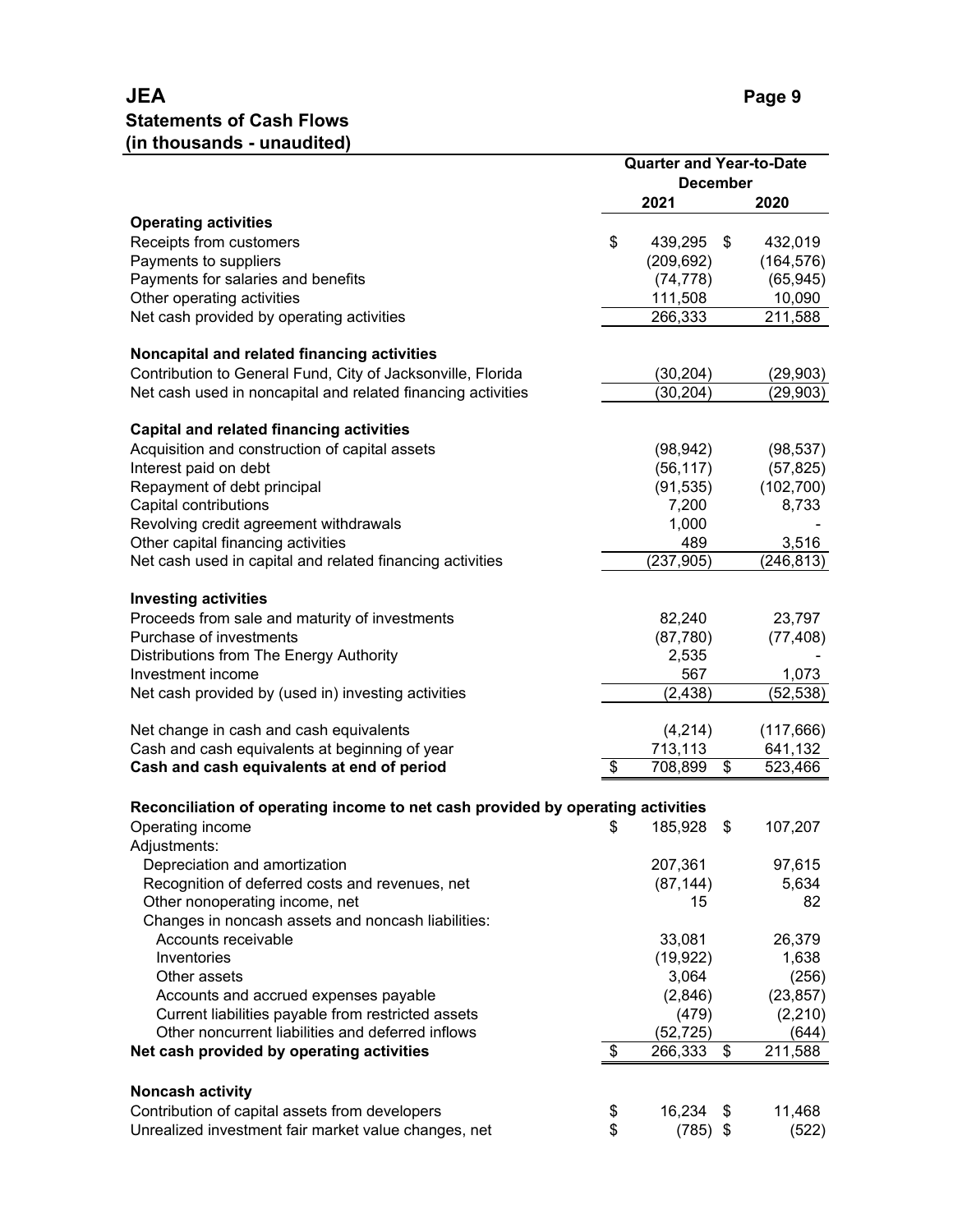#### **JEA Page 10 Combining Statement of Net Position (in thousands - unaudited) December 2021**

|                                                           | <b>Electric</b><br><b>System and</b><br><b>Bulk Power</b><br><b>SJRPP</b><br><b>Supply</b><br><b>System</b><br><b>System</b> |      | <b>Total</b><br>Elimination<br><b>Electric</b><br>of<br><b>Enterprise</b><br>intercompany<br>transactions<br><b>Fund</b> |                          | <b>Water and</b><br><b>Sewer</b><br><b>Enterprise</b><br><b>Fund</b> | <b>District</b><br><b>Energy</b><br><b>System</b><br><b>Fund</b> | <b>Total JEA</b>         |               |
|-----------------------------------------------------------|------------------------------------------------------------------------------------------------------------------------------|------|--------------------------------------------------------------------------------------------------------------------------|--------------------------|----------------------------------------------------------------------|------------------------------------------------------------------|--------------------------|---------------|
| <b>Assets</b>                                             |                                                                                                                              |      |                                                                                                                          |                          |                                                                      |                                                                  |                          |               |
| Current assets:                                           |                                                                                                                              |      |                                                                                                                          |                          |                                                                      |                                                                  |                          |               |
| Cash and cash equivalents                                 | 289,182<br>\$                                                                                                                | - \$ | 51,395 \$                                                                                                                |                          | 340,577 \$<br>\$                                                     | 67,307 \$                                                        | 1,216                    | 409,100<br>\$ |
| Investments                                               |                                                                                                                              |      | 4,726                                                                                                                    |                          | 4,726                                                                |                                                                  |                          | 4,726         |
| Customer accounts receivable, net of allowance (\$2,948)  | 134,898                                                                                                                      |      |                                                                                                                          |                          | 134,898                                                              | 52,724                                                           | 533                      | 188,155       |
| Inventories:                                              |                                                                                                                              |      |                                                                                                                          |                          |                                                                      |                                                                  |                          |               |
| Materials and supplies                                    | 2,215                                                                                                                        |      |                                                                                                                          |                          | 2,215                                                                | 64,728                                                           |                          | 66,943        |
| Fuel                                                      | 48,687                                                                                                                       |      |                                                                                                                          |                          | 48,687                                                               |                                                                  |                          | 48,687        |
| Other current assets                                      | 19,820                                                                                                                       |      | 224                                                                                                                      | (4, 402)                 | 15,642                                                               | 7,871                                                            | 19                       | 23,532        |
| <b>Total current assets</b>                               | 494,802                                                                                                                      |      | 56,345                                                                                                                   | (4, 402)                 | 546,745                                                              | 192,630                                                          | 1,768                    | 741,143       |
| Noncurrent assets:<br>Restricted assets:                  |                                                                                                                              |      |                                                                                                                          |                          |                                                                      |                                                                  |                          |               |
| Cash and cash equivalents                                 | 131,302                                                                                                                      |      | 68,722                                                                                                                   |                          | 200,024                                                              | 99,094                                                           | 681                      | 299,799       |
| Investments                                               | 170,428                                                                                                                      |      | 9,082                                                                                                                    |                          | 179,510                                                              | 94,481                                                           |                          | 273,991       |
| Accounts and interest receivable                          |                                                                                                                              |      | 343                                                                                                                      | $\overline{\phantom{a}}$ | 343                                                                  | 7                                                                | $\overline{\phantom{a}}$ | 350           |
| Total restricted assets                                   | 301,730                                                                                                                      |      | 78,147                                                                                                                   | $\blacksquare$           | 379,877                                                              | 193,582                                                          | 681                      | 574,140       |
| Costs to be recovered from future revenues                | 441,591                                                                                                                      |      | 216,414                                                                                                                  |                          | 658,005                                                              | 283,366                                                          | 30                       | 941,401       |
| Hedging derivative instruments                            | 103,319                                                                                                                      |      |                                                                                                                          |                          | 103,319                                                              |                                                                  |                          | 103,319       |
| Other assets                                              | 20,835                                                                                                                       |      | 7,051                                                                                                                    | (4, 765)                 | 23,121                                                               | 42                                                               |                          | 23,163        |
| <b>Total noncurrent assets</b>                            | 867,475                                                                                                                      |      | 301,612                                                                                                                  | (4, 765)                 | 1,164,322                                                            | 476,990                                                          | 711                      | 1,642,023     |
| Net capital assets                                        | 2,480,565                                                                                                                    |      | 8,812                                                                                                                    | $\overline{\phantom{a}}$ | 2,489,377                                                            | 2,821,713                                                        | 34,816                   | 5,345,906     |
| <b>Total assets</b>                                       | 3,842,842                                                                                                                    |      | 366,769                                                                                                                  | (9, 167)                 | 4,200,444                                                            | 3,491,333                                                        | 37,295                   | 7,729,072     |
| <b>Deferred outflows of resources</b>                     |                                                                                                                              |      |                                                                                                                          |                          |                                                                      |                                                                  |                          |               |
| Accumulated decrease in fair value of hedging derivatives | 99,387                                                                                                                       |      |                                                                                                                          |                          | 99,387                                                               | 25,619                                                           | $\blacksquare$           | 125,006       |
| Unrealized pension contributions and losses               | 90,081                                                                                                                       |      | 4,616                                                                                                                    |                          | 94,697                                                               | 62,599                                                           | $\blacksquare$           | 157,296       |
| Unamortized deferred losses on refundings                 | 49,888                                                                                                                       |      | 3,048                                                                                                                    | $\overline{\phantom{a}}$ | 52,936                                                               | 34,895                                                           | 154                      | 87,985        |
| Unrealized asset retirement obligation                    | 37,543                                                                                                                       |      | 280                                                                                                                      | $\overline{\phantom{a}}$ | 37,823                                                               |                                                                  |                          | 37,823        |
| Unrealized OPEB contributions and losses                  | 4,308                                                                                                                        |      | $\blacksquare$                                                                                                           | $\overline{\phantom{a}}$ | 4,308                                                                | 2,994                                                            | $\overline{\phantom{a}}$ | 7,302         |
| Total deferred outflows of resources                      | 281,207                                                                                                                      |      | 7,944                                                                                                                    | $\mathbf{r}$             | 289,151                                                              | 126,107                                                          | 154                      | 415,412       |
| Total assets and deferred outflows of resources           | \$4,124,049                                                                                                                  | \$   | 374,713                                                                                                                  | \$<br>(9, 167)           | \$4,489,595                                                          | \$3,617,440                                                      | \$<br>37,449             | \$8,144,484   |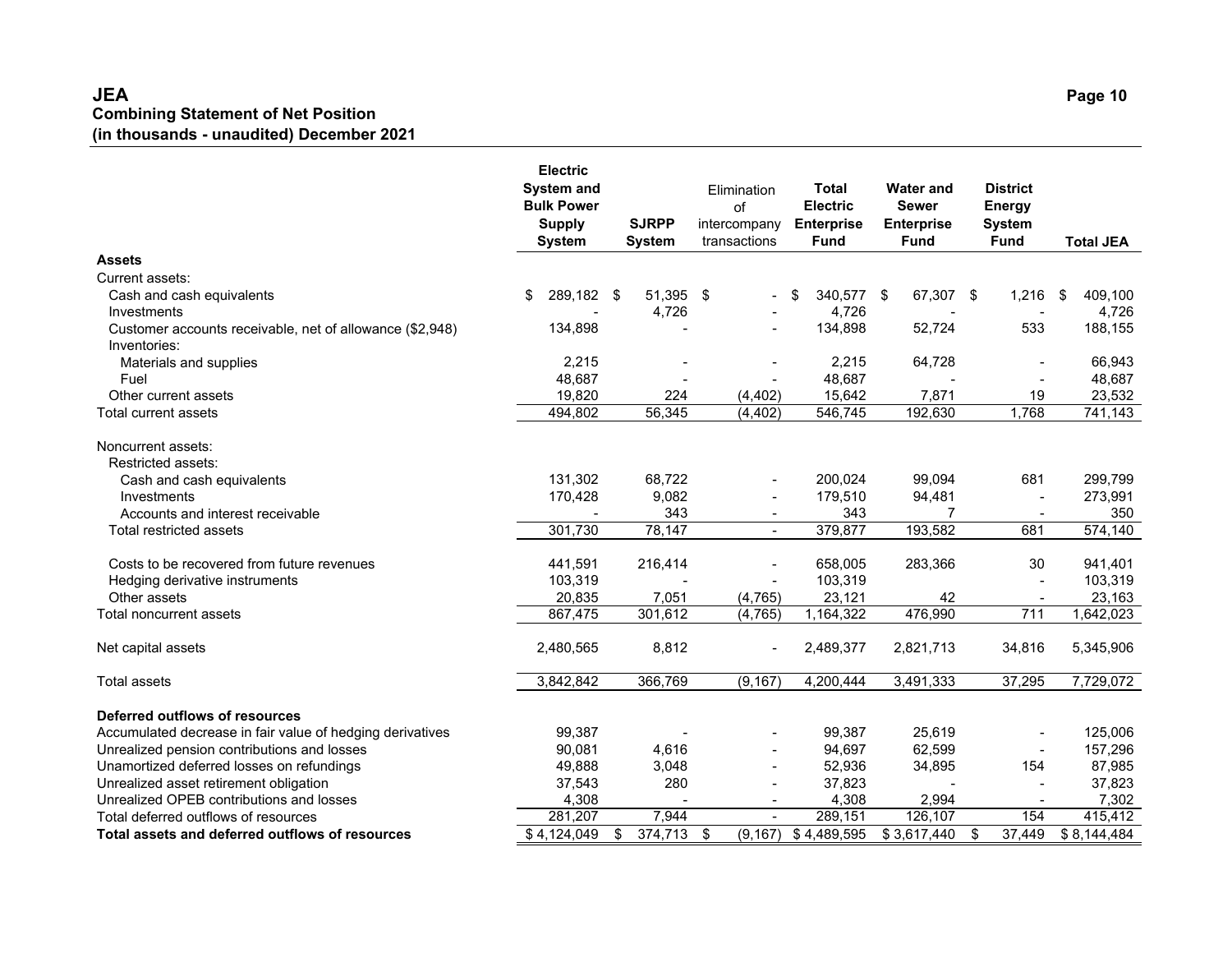#### **JEA Page 11 Combining Statement of Net Position (in thousands - unaudited) December 2021**

|                                                                    | Electric<br><b>System and</b><br><b>Bulk Power</b><br><b>Supply</b><br>System | <b>SJRPP</b><br>System | Elimination<br>of<br>intercompany<br>transactions | Total<br>Electric<br><b>Enterprise</b><br>Fund | <b>Water and</b><br><b>Sewer</b><br><b>Enterprise</b><br><b>Fund</b> | <b>District</b><br>Energy<br><b>System</b><br>Fund | <b>Total JEA</b>     |
|--------------------------------------------------------------------|-------------------------------------------------------------------------------|------------------------|---------------------------------------------------|------------------------------------------------|----------------------------------------------------------------------|----------------------------------------------------|----------------------|
| <b>Liabilities</b>                                                 |                                                                               |                        |                                                   |                                                |                                                                      |                                                    |                      |
| <b>Current liabilities:</b>                                        |                                                                               |                        |                                                   |                                                |                                                                      |                                                    |                      |
| Accounts and accrued expenses payable                              | \$<br>69,638                                                                  | - \$<br>422 \$         | $(141)$ \$                                        | 69,919 \$                                      | $7,253$ \$                                                           | 37                                                 | \$<br>77,209         |
| Customer deposits and prepayments                                  | 57,118                                                                        |                        |                                                   | 57,118                                         | 17,928                                                               | $\overline{\phantom{a}}$                           | 75,046               |
| Billings on behalf of state and local governments                  | 18,429                                                                        |                        | $\blacksquare$                                    | 18,429                                         | 3,778                                                                | $\overline{\phantom{a}}$                           | 22,207               |
| Compensation and benefits payable                                  | 9,823                                                                         |                        |                                                   | 9,823                                          | 3,848                                                                | 21                                                 | 13,692               |
| City of Jacksonville payable                                       | 8,039                                                                         |                        | $\blacksquare$                                    | 8,039                                          | 2,262                                                                | $\blacksquare$                                     | 10,301               |
| Current portion of asset retirement obligation                     | 3,239                                                                         | 280                    |                                                   | 3,519                                          |                                                                      |                                                    | 3,519                |
| <b>Total current liabilities</b>                                   | 166,286                                                                       | 702                    | (141)                                             | 166,847                                        | 35,069                                                               | 58                                                 | 201,974              |
| Current liabilities payable from restricted assets:                |                                                                               |                        |                                                   |                                                |                                                                      |                                                    |                      |
| Debt due within one year                                           | 51,980                                                                        | 15,285                 |                                                   | 67,265                                         | 9,850                                                                | 1,815                                              | 78,930               |
| Interest payable                                                   | 12,842                                                                        | 2,328                  |                                                   | 15,170                                         | 11,427                                                               | 302                                                | 26,899               |
| Construction contracts and accounts payable                        | 5,491                                                                         | 4,717                  | (4,261)                                           | 5,947                                          | 13,853                                                               | 114                                                | 19.914               |
| Renewal and replacement reserve                                    |                                                                               | 33,311                 |                                                   | 33,311                                         |                                                                      |                                                    | 33,311               |
| Total current liabilities payable from restricted assets           | 70,313                                                                        | 55,641                 | (4, 261)                                          | 121,693                                        | 35,130                                                               | 2,231                                              | 159,054              |
| Noncurrent liabilities:                                            |                                                                               |                        |                                                   |                                                |                                                                      |                                                    |                      |
| Long-term debt:                                                    |                                                                               |                        |                                                   |                                                |                                                                      |                                                    |                      |
| Debt payable, less current portion                                 | 1.392.060                                                                     | 222,305                |                                                   | 1,614,365                                      | 1,187,055                                                            | 28,825                                             | 2,830,245            |
| Unamortized premium, net                                           | 97,013                                                                        | 259                    |                                                   | 97,272                                         | 91,065                                                               | (18)                                               | 188,319              |
| Fair value of debt management strategy instruments                 | 97,557<br>1,586,630                                                           | L,<br>222,564          | $\overline{\phantom{a}}$<br>$\blacksquare$        | 97,557<br>1,809,194                            | 25,488<br>1,303,608                                                  | $\blacksquare$<br>28,807                           | 123,045<br>3,141,609 |
| Total long-term debt                                               |                                                                               |                        |                                                   |                                                |                                                                      |                                                    |                      |
| Net pension liability                                              | 430,446                                                                       |                        | $\blacksquare$                                    | 430,446                                        | 299,123                                                              | $\overline{\phantom{a}}$                           | 729,569              |
| Asset retirement obligations                                       | 34.304                                                                        |                        |                                                   | 34,304                                         |                                                                      |                                                    | 34.304               |
| Compensation and benefits payable                                  | 22.522                                                                        |                        | $\overline{\phantom{a}}$                          | 22,522                                         | 8,843                                                                | 91                                                 | 31,456               |
| Net OPEB liability                                                 | 3.030                                                                         |                        |                                                   | 3,030                                          | 2,106                                                                | $\overline{\phantom{a}}$                           | 5,136                |
| Other liabilities                                                  | 20,114                                                                        | 4,765                  | (4,765)                                           | 20,114                                         |                                                                      |                                                    | 20,114               |
| Total noncurrent liabilities                                       | 2,097,046                                                                     | 227,329                | (4, 765)                                          | 2,319,610                                      | 1,613,680                                                            | 28,898                                             | 3,962,188            |
| <b>Total liabilities</b>                                           | 2,333,645                                                                     | 283,672                | (9, 167)                                          | 2,608,150                                      | 1,683,879                                                            | 31,187                                             | 4,323,216            |
| Deferred inflows of resources                                      |                                                                               |                        |                                                   |                                                |                                                                      |                                                    |                      |
| Revenues to be used for future costs                               | 44,934                                                                        | 5,094                  |                                                   | 50,028                                         | 28,443                                                               | $\overline{a}$                                     | 78,471               |
| Accumulated increase in fair value of hedging derivatives          | 103,319                                                                       |                        |                                                   | 103,319                                        | 131                                                                  |                                                    | 103,450              |
| Unrealized OPEB gains                                              | 8,688                                                                         |                        | $\overline{\phantom{a}}$                          | 8,688                                          | 6,037                                                                | $\overline{\phantom{a}}$                           | 14,725               |
| Unrealized pension gains                                           | 7,355                                                                         | 1,807                  | ÷,                                                | 9,162                                          | 5,111                                                                | $\overline{a}$                                     | 14,273               |
| Total deferred inflows of resources                                | 164,296                                                                       | 6,901                  | $\blacksquare$                                    | 171,197                                        | 39,722                                                               | $\sim$                                             | 210,919              |
| <b>Net position</b>                                                |                                                                               |                        |                                                   |                                                |                                                                      |                                                    |                      |
| Net investment in capital assets                                   | 1,125,762                                                                     | (4,743)                |                                                   | 1,121,019                                      | 1,647,657                                                            | 4,263                                              | 2,772,939            |
| Restricted for:                                                    |                                                                               |                        |                                                   |                                                |                                                                      |                                                    |                      |
| Capital projects                                                   | 218,731                                                                       |                        |                                                   | 218,731                                        | 118,642                                                              | (75)                                               | 337,298              |
| Debt service                                                       | 11,727                                                                        | 4,188                  | $\blacksquare$                                    | 15,915                                         | 2,535                                                                | 454                                                | 18,904               |
| Other purposes                                                     | 2,586                                                                         | 28,772                 | 4,261                                             | 35,619                                         | 4,716                                                                |                                                    | 40,335               |
| Unrestricted                                                       | 267,302                                                                       | 55,923                 | (4, 261)                                          | 318,964                                        | 120,289                                                              | 1,620                                              | 440,873              |
| Total net position                                                 | 1,626,108                                                                     | 84,140                 |                                                   | 1,710,248                                      | 1,893,839                                                            | 6,262                                              | 3,610,349            |
| Total liabilities, deferred inflows of resources, and net position | \$4,124,049                                                                   | \$<br>374,713 \$       |                                                   | $(9,167)$ \$ 4,489,595                         | \$3,617,440                                                          | 37,449<br>\$                                       | \$8,144,484          |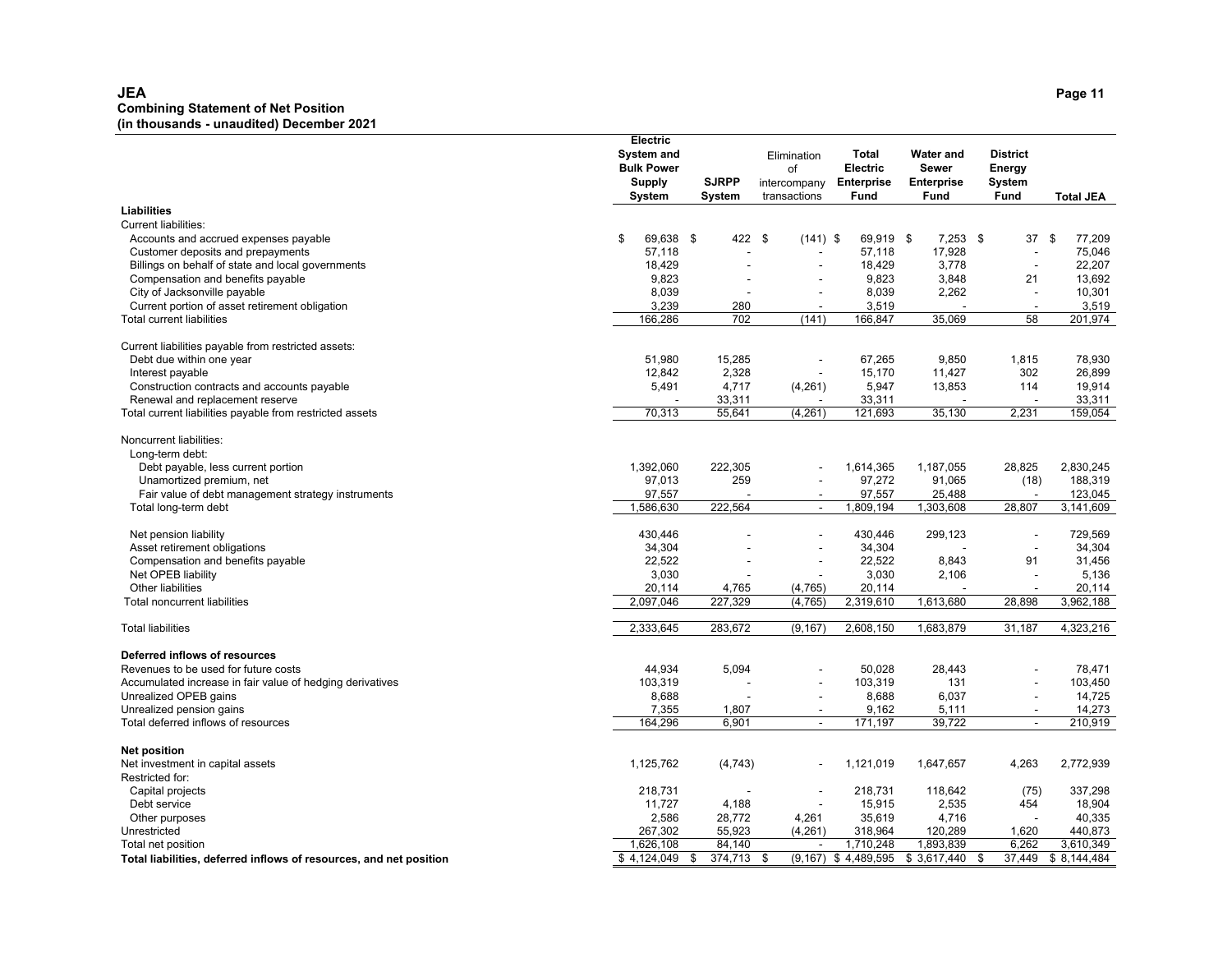#### **JEA Page 12 Combining Statement of Net Position (in thousands) September 2021**

|                                                           | <b>Electric</b><br><b>Supply</b><br><b>System</b> | <b>System and</b><br><b>Bulk Power</b><br><b>SJRPP</b><br><b>System</b> |                | Elimination<br>of<br>intercompany<br>transactions<br><b>Fund</b> |                          | <b>Total</b><br><b>Electric</b><br><b>Enterprise</b> | <b>Water and</b><br><b>Sewer</b><br><b>Enterprise</b><br><b>Fund</b> |    | <b>District</b><br><b>Energy</b><br><b>System</b><br><b>Fund</b> | <b>Total JEA</b> |
|-----------------------------------------------------------|---------------------------------------------------|-------------------------------------------------------------------------|----------------|------------------------------------------------------------------|--------------------------|------------------------------------------------------|----------------------------------------------------------------------|----|------------------------------------------------------------------|------------------|
| <b>Assets</b>                                             |                                                   |                                                                         |                |                                                                  |                          |                                                      |                                                                      |    |                                                                  |                  |
| Current assets:                                           |                                                   |                                                                         |                |                                                                  |                          |                                                      |                                                                      |    |                                                                  |                  |
| Cash and cash equivalents                                 | 222,273<br>\$                                     | \$                                                                      | 51,335 \$      |                                                                  |                          | 273,608<br>\$                                        | 75,668 \$<br>- \$                                                    |    | 1,219                                                            | 350,495<br>\$    |
| Investments                                               |                                                   |                                                                         | 4,140          |                                                                  |                          | 4,140                                                |                                                                      |    |                                                                  | 4,140            |
| Customer accounts receivable, net of allowance (\$3,155)  | 165,572                                           |                                                                         |                |                                                                  |                          | 165,572                                              | 55,273                                                               |    | 503                                                              | 221,348          |
| Inventories:                                              |                                                   |                                                                         |                |                                                                  |                          |                                                      |                                                                      |    |                                                                  |                  |
| Materials and supplies                                    | 2,248                                             |                                                                         |                |                                                                  |                          | 2,248                                                | 60,548                                                               |    |                                                                  | 62,796           |
| Fuel                                                      | 32,911                                            |                                                                         |                |                                                                  | $\overline{a}$           | 32,911                                               |                                                                      |    |                                                                  | 32,911           |
| Other current assets                                      | 22,864                                            |                                                                         | 125            |                                                                  | (4,279)                  | 18,710                                               | 5,720                                                                |    | 4                                                                | 24,434           |
| Total current assets                                      | 445,868                                           |                                                                         | 55,600         |                                                                  | (4,279)                  | 497,189                                              | 197,209                                                              |    | 1,726                                                            | 696,124          |
| Noncurrent assets:<br>Restricted assets:                  |                                                   |                                                                         |                |                                                                  |                          |                                                      |                                                                      |    |                                                                  |                  |
| Cash and cash equivalents                                 | 164,501                                           |                                                                         | 82,618         |                                                                  |                          | 247,119                                              | 112,468                                                              |    | 3,031                                                            | 362,618          |
| Investments                                               | 168,306                                           |                                                                         | 9,677          |                                                                  |                          | 177,983                                              | 91,837                                                               |    |                                                                  | 269,820          |
| Accounts and interest receivable                          |                                                   |                                                                         | 233            |                                                                  | $\blacksquare$           | 233                                                  | 7                                                                    |    | $\overline{\phantom{a}}$                                         | 240              |
| Total restricted assets                                   | 332,807                                           |                                                                         | 92,528         |                                                                  | $\blacksquare$           | 425,335                                              | 204,312                                                              |    | 3,031                                                            | 632,678          |
| Cost to be recovered from future revenues                 | 376,214                                           |                                                                         | 220,155        |                                                                  |                          | 596,369                                              | 285,550                                                              |    | 30                                                               | 881,949          |
| Hedging derivative instruments                            | 150,453                                           |                                                                         |                |                                                                  |                          | 150,453                                              |                                                                      |    |                                                                  | 150,453          |
| Other assets                                              | 20,335                                            |                                                                         | 7,051          |                                                                  | (4, 765)                 | 22,621                                               | 318                                                                  |    |                                                                  | 22,939           |
| Total noncurrent assets                                   | 879,809                                           |                                                                         | 319,734        |                                                                  | (4, 765)                 | 1,194,778                                            | 490,180                                                              |    | 3,061                                                            | 1,688,019        |
| Net capital assets                                        | 2,608,916                                         |                                                                         | 8,914          |                                                                  | $\blacksquare$           | 2,617,830                                            | 2,824,294                                                            |    | 34,369                                                           | 5,476,493        |
| <b>Total assets</b>                                       | 3,934,593                                         |                                                                         | 384,248        |                                                                  | (9,044)                  | 4,309,797                                            | 3,511,683                                                            |    | 39,156                                                           | 7,860,636        |
| Deferred outflows of resources                            |                                                   |                                                                         |                |                                                                  |                          |                                                      |                                                                      |    |                                                                  |                  |
| Accumulated decrease in fair value of hedging derivatives | 102,752                                           |                                                                         |                |                                                                  |                          | 102,752                                              | 26,603                                                               |    |                                                                  | 129,355          |
| Unrealized pension contributions and losses               | 90,081                                            |                                                                         | 4,616          |                                                                  |                          | 94,697                                               | 62,599                                                               |    | $\blacksquare$                                                   | 157,296          |
| Unamortized deferred losses on refundings                 | 51,043                                            |                                                                         | 3,099          |                                                                  | $\blacksquare$           | 54,142                                               | 35,430                                                               |    | 157                                                              | 89,729           |
| Unamortized asset retirement obligation                   | 37,601                                            |                                                                         | 68             |                                                                  | $\blacksquare$           | 37,669                                               |                                                                      |    |                                                                  | 37,669           |
| Unrealized OPEB contributions and losses                  | 4,308                                             |                                                                         | $\blacksquare$ |                                                                  | $\overline{\phantom{a}}$ | 4,308                                                | 2,994                                                                |    | $\blacksquare$                                                   | 7,302            |
| Total deferred outflows of resources                      | 285,785                                           |                                                                         | 7,783          |                                                                  | $\overline{a}$           | 293,568                                              | 127,626                                                              |    | 157                                                              | 421,351          |
| Total assets and deferred outflows of resources           | \$4,220,378                                       | \$                                                                      | 392,031        | \$                                                               | (9,044)                  | \$4,603,365                                          | \$3,639,309                                                          | \$ | 39,313                                                           | \$8,281,987      |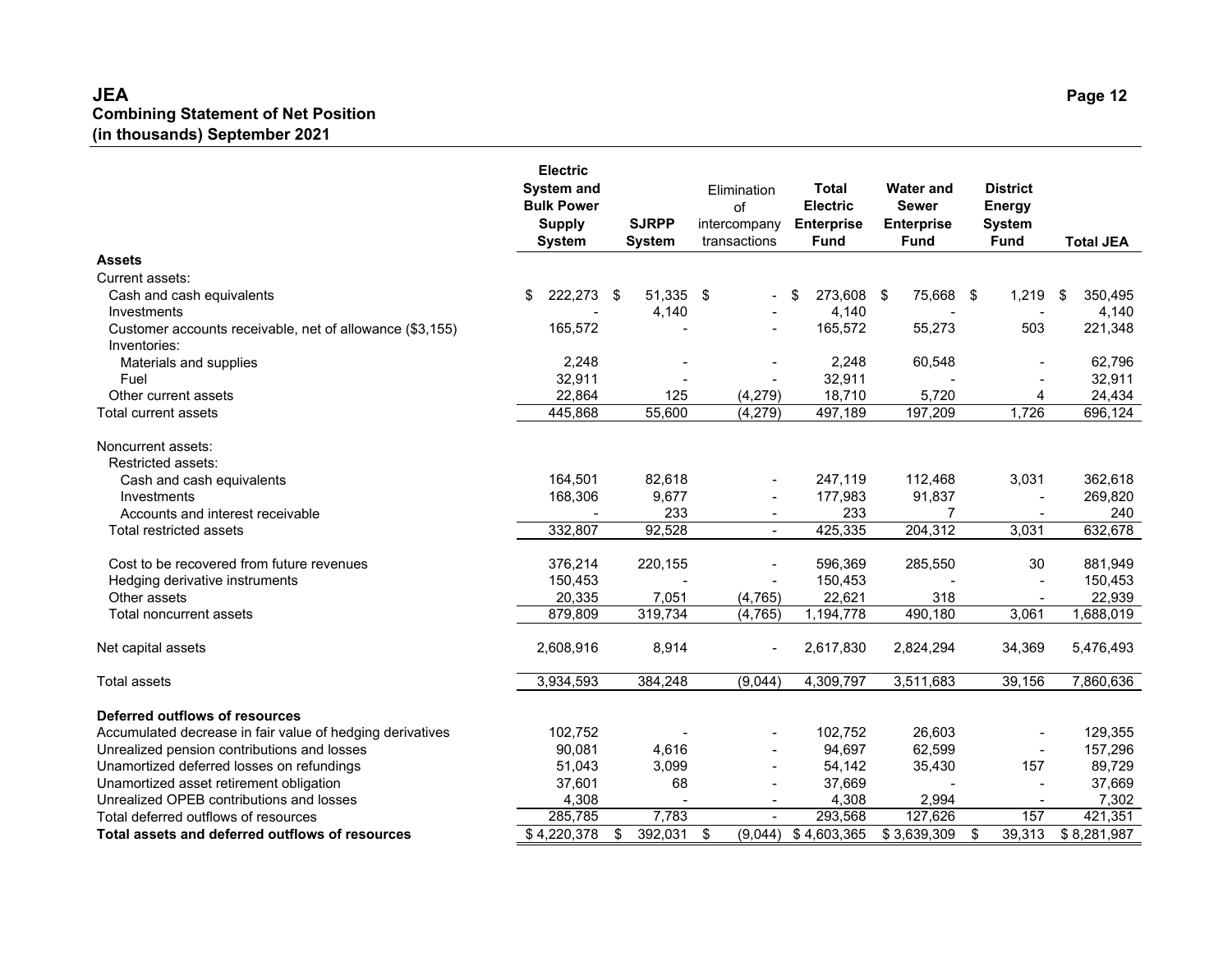#### **JEA Page 13 Combining Statement of Net Position (in thousands) September 2021**

|                                                                    | Electric<br><b>System and</b><br><b>Bulk Power</b><br>Supply<br>System | <b>SJRPP</b><br><b>System</b> | Elimination<br>of<br>intercompany<br>transactions | Total<br><b>Electric</b><br><b>Enterprise</b><br>Fund | <b>Water and</b><br><b>Sewer</b><br><b>Enterprise</b><br><b>Fund</b> | <b>District</b><br>Energy<br>System<br>Fund | <b>Total JEA</b> |
|--------------------------------------------------------------------|------------------------------------------------------------------------|-------------------------------|---------------------------------------------------|-------------------------------------------------------|----------------------------------------------------------------------|---------------------------------------------|------------------|
| <b>Liabilities</b>                                                 |                                                                        |                               |                                                   |                                                       |                                                                      |                                             |                  |
| <b>Current liabilities:</b>                                        |                                                                        |                               |                                                   |                                                       |                                                                      |                                             |                  |
| Accounts and accrued expenses payable                              | \$<br>67,698 \$                                                        | 517 \$                        | $(33)$ \$                                         | 68,182 \$                                             | 8,418 \$                                                             | $102 - $$                                   | 76,702           |
| Customer deposits and prepayments                                  | 57,354                                                                 |                               |                                                   | 57,354                                                | 17,676                                                               | $\overline{\phantom{a}}$                    | 75,030           |
| Billings on behalf of state and local governments                  | 22,218                                                                 |                               |                                                   | 22,218                                                | 3,788                                                                | $\overline{\phantom{a}}$                    | 26,006           |
| Compensation and benefits payable                                  | 7,229                                                                  |                               | $\overline{\phantom{a}}$                          | 7,229                                                 | 6,069                                                                | 63                                          | 13,361           |
| City of Jacksonville payable                                       | 7,978                                                                  |                               | $\overline{\phantom{a}}$                          | 7,978                                                 | 2,215                                                                | $\blacksquare$                              | 10,193           |
| Current portion of asset retirement obligation                     | 3,239                                                                  | 68                            |                                                   | 3,307                                                 |                                                                      | $\overline{a}$                              | 3,307            |
| <b>Total current liabilities</b>                                   | 165,716                                                                | 585                           | (33)                                              | 166,268                                               | 38,166                                                               | 165                                         | 204,599          |
| Current liabilities payable from restricted assets:                |                                                                        |                               |                                                   |                                                       |                                                                      |                                             |                  |
| Debt due within one year                                           | 66,220                                                                 | 14,175                        | $\overline{\phantom{a}}$                          | 80,395                                                | 9,370                                                                | 1,770                                       | 91,535           |
| Interest payable                                                   | 24,886                                                                 | 4,947                         |                                                   | 29,833                                                | 20,994                                                               | 627                                         | 51,454           |
| Construction contracts and accounts payable                        | 9,226                                                                  | 5,732                         | (4, 246)                                          | 10,712                                                | 33,924                                                               | 830                                         | 45,466           |
| Renewal and replacement reserve                                    |                                                                        | 32,776                        |                                                   | 32,776                                                |                                                                      |                                             | 32,776           |
| Total current liabilities payable from restricted assets           | 100,332                                                                | 57,630                        | (4, 246)                                          | 153,716                                               | 64,288                                                               | 3,227                                       | 221,231          |
| Noncurrent liabilities:<br>Long-term debt:                         |                                                                        |                               |                                                   |                                                       |                                                                      |                                             |                  |
| Debt payable, less current portion                                 | 1,444,040                                                              | 237,590                       |                                                   | 1,681,630                                             | 1,196,905                                                            | 29,640                                      | 2,908,175        |
| Unamortized premium (discount), net                                | 99,631                                                                 | 331                           |                                                   | 99,962                                                | 94,127                                                               | (19)                                        | 194,070          |
| Fair value of debt management strategy instruments                 | 102,752                                                                |                               | $\overline{\phantom{a}}$                          | 102,752                                               | 26,603                                                               |                                             | 129,355          |
| Total long-term debt                                               | 1,646,423                                                              | 237,921                       | $\blacksquare$                                    | 1,884,344                                             | 1,317,635                                                            | 29,621                                      | 3,231,600        |
| Net pension liability                                              | 430,446                                                                |                               | $\blacksquare$                                    | 430,446                                               | 299,123                                                              | $\blacksquare$                              | 729,569          |
| Asset retirement obligation                                        | 34,362                                                                 |                               |                                                   | 34,362                                                |                                                                      | $\overline{a}$                              | 34,362           |
| Compensation and benefits payable                                  | 23,915                                                                 |                               | $\blacksquare$                                    | 23,915                                                | 9,441                                                                | 77                                          | 33,433           |
| Net OPEB liability                                                 | 3,030                                                                  |                               |                                                   | 3,030                                                 | 2,106                                                                | $\overline{\phantom{a}}$                    | 5,136            |
| Other liabilities                                                  | 18,338                                                                 | 4,765                         | (4, 765)                                          | 18,338                                                |                                                                      | $\overline{a}$                              | 18,338           |
| <b>Total noncurrent liabilities</b>                                | 2,156,514                                                              | 242,686                       | (4, 765)                                          | 2,394,435                                             | 1,628,305                                                            | 29,698                                      | 4,052,438        |
| <b>Total liabilities</b>                                           | 2,422,562                                                              | 300,901                       | (9,044)                                           | 2,714,419                                             | 1,730,759                                                            | 33,090                                      | 4,478,268        |
| Deferred inflows of resources                                      |                                                                        |                               |                                                   |                                                       |                                                                      |                                             |                  |
| Revenues to be used for future costs                               | 121,643                                                                | 5,094                         | $\blacksquare$                                    | 126,737                                               | 30,077                                                               | $\overline{\phantom{a}}$                    | 156,814          |
| Accumulated increase in fair value of hedging derivatives          | 150,453                                                                |                               |                                                   | 150,453                                               |                                                                      |                                             | 150,453          |
| Unrealized OPEB gains                                              | 8,688                                                                  |                               | $\blacksquare$                                    | 8,688                                                 | 6,037                                                                | $\overline{\phantom{a}}$                    | 14,725           |
| Unrealized pension gains                                           | 7,355                                                                  | 1,807                         | $\blacksquare$                                    | 9,162                                                 | 5,111                                                                | $\blacksquare$                              | 14,273           |
| Total deferred inflows of resources                                | 288,139                                                                | 6,901                         | $\blacksquare$                                    | 295,040                                               | 41,225                                                               | $\sim$                                      | 336,265          |
| <b>Net position</b>                                                |                                                                        |                               |                                                   |                                                       |                                                                      |                                             |                  |
| Net investment in capital assets                                   | 1,089,669                                                              | (15, 562)                     |                                                   | 1,074,107                                             | 1,619,661                                                            | 2,336                                       | 2,696,104        |
| Restricted for:                                                    |                                                                        |                               |                                                   |                                                       |                                                                      |                                             |                  |
| Capital projects                                                   | 184,086                                                                |                               | $\blacksquare$                                    | 184,086                                               | 111,339                                                              | 634                                         | 296,059          |
| Debt service                                                       | 64,931                                                                 | 14,542                        | $\sim$                                            | 79,473                                                | 9,180                                                                | 1,770                                       | 90,423           |
| Other purposes                                                     | 3,060                                                                  | 30,166                        | 4,246                                             | 37,472                                                | 7,302                                                                |                                             | 44,774           |
| Unrestricted                                                       | 167,931                                                                | 55,083                        | (4, 246)                                          | 218,768                                               | 119,843                                                              | 1,483                                       | 340,094          |
| Total net position                                                 | 1,509,677                                                              | 84,229                        |                                                   | 1,593,906                                             | 1,867,325                                                            | 6,223                                       | 3,467,454        |
| Total liabilities, deferred inflows of resources, and net position | \$4,220,378                                                            | 392,031<br>\$                 | (9,044)<br>\$                                     | \$4,603,365                                           | \$3,639,309                                                          | 39,313<br>\$                                | \$8,281,987      |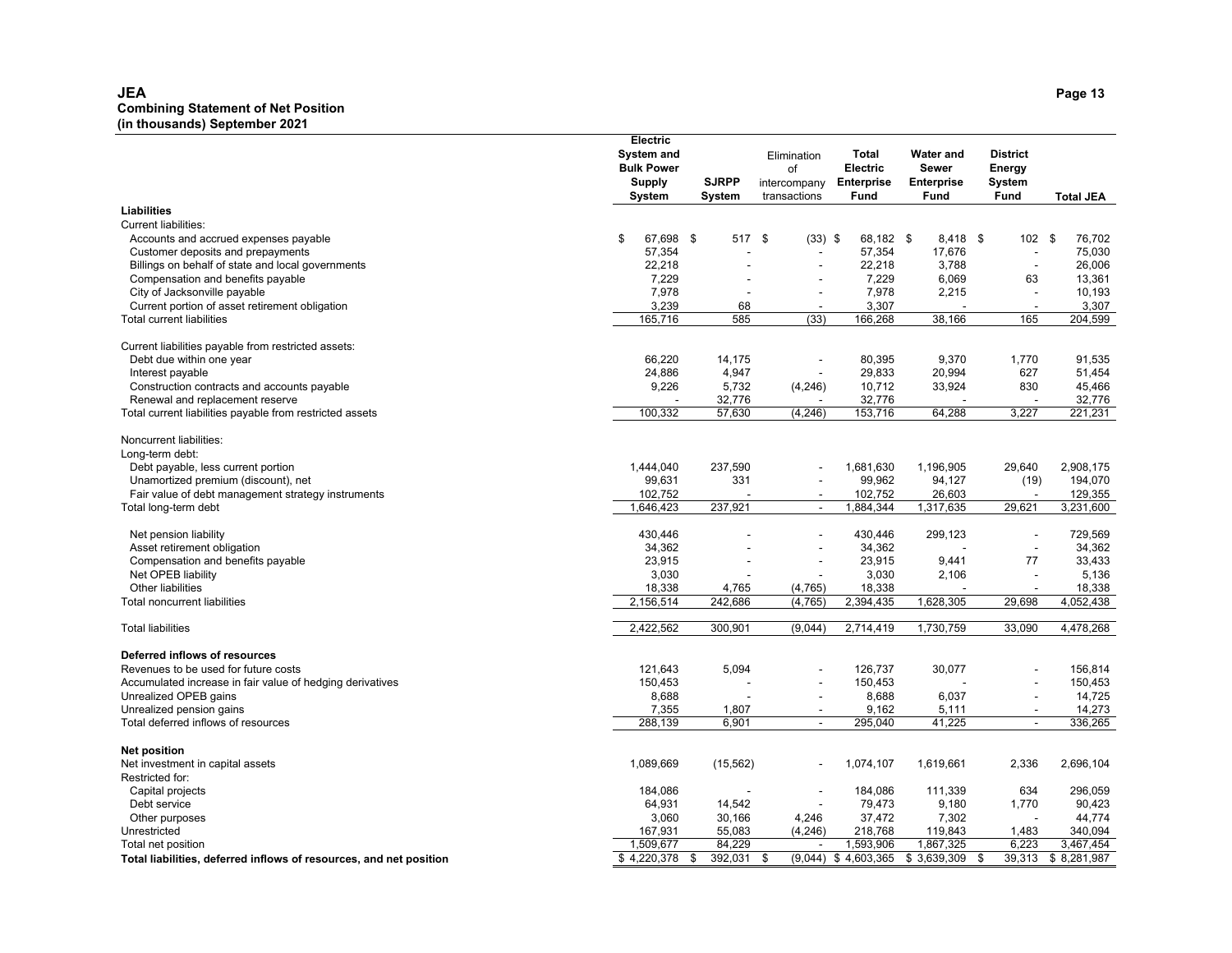#### **JEA Page 14 Combining Statement of Revenue, Expenses and Changes in Net Position (in thousands - unaudited) for the quarter and year-to-date ended December 2021**

|                                                 | <b>Electric</b><br><b>System and</b> |                               | Elimination                  | Total                            | <b>Water and</b>          | <b>District</b>          | Elimination                  |                          |                  |
|-------------------------------------------------|--------------------------------------|-------------------------------|------------------------------|----------------------------------|---------------------------|--------------------------|------------------------------|--------------------------|------------------|
|                                                 | <b>Bulk Power</b>                    |                               | of                           | <b>Electric</b>                  | <b>Sewer</b>              | Energy                   | of                           |                          |                  |
|                                                 | <b>Supply</b><br>System              | <b>SJRPP</b><br><b>System</b> | intercompany<br>transactions | <b>Enterprise</b><br><b>Fund</b> | <b>Enterprise</b><br>Fund | <b>System</b><br>Fund    | intercompany<br>transactions |                          | <b>Total JEA</b> |
| <b>Operating revenues</b>                       |                                      |                               |                              |                                  |                           |                          |                              |                          |                  |
| Electric                                        | 336,972 \$<br>\$                     | 6,828                         | \$<br>$(6,828)$ \$           | 336,972 \$                       | $\sim$                    | -\$                      | \$                           | $(4,086)$ \$             | 332,886          |
| Water and sewer                                 |                                      |                               |                              |                                  | 120,875                   |                          |                              | (51)                     | 120,824          |
| District energy system                          |                                      |                               |                              |                                  |                           | 2,006                    |                              | (80)                     | 1,926            |
| Other                                           | 105,246                              | 101                           |                              | 105,347                          | 4,573                     |                          |                              | (574)                    | 109,347          |
| Total operating revenues                        | 442,218                              | 6,929                         | (6, 828)                     | 442,319                          | 125,448                   | 2,007                    |                              | (4, 791)                 | 564,983          |
| <b>Operating expenses</b>                       |                                      |                               |                              |                                  |                           |                          |                              |                          |                  |
| Operations and maintenance:                     |                                      |                               |                              |                                  |                           |                          |                              |                          |                  |
| Maintenance and other operating expenses        | 54.479                               | 947                           |                              | 55,426                           | 44,337                    | 1,014                    |                              | (4,791)                  | 95,986           |
| Fuel                                            | 104,858                              |                               |                              | 104,858                          |                           |                          |                              |                          | 104,858          |
| Purchased power                                 | 47,775                               | $\overline{\phantom{a}}$      | (6,828)                      | 40,947                           | $\overline{\phantom{0}}$  |                          |                              | $\overline{\phantom{a}}$ | 40,947           |
| Depreciation                                    | 163,031                              | 102                           |                              | 163,133                          | 43,280                    | 674                      |                              |                          | 207,087          |
| State utility and franchise taxes               | 14,580                               |                               |                              | 14,580                           | 2,741                     |                          |                              |                          | 17,321           |
| Recognition of deferred costs and revenues, net | (92, 795)                            | 3,706                         |                              | (89,089)                         | 1,945                     |                          |                              |                          | (87, 144)        |
| Total operating expenses                        | 291,928                              | 4,755                         | (6, 828)                     | 289,855                          | 92,303                    | 1,688                    |                              | (4, 791)                 | 379,055          |
| Operating income                                | 150,290                              | 2,174                         | $\overline{\phantom{a}}$     | 152,464                          | 33,145                    | 319                      |                              | $\overline{\phantom{a}}$ | 185,928          |
| Nonoperating revenues (expenses)                |                                      |                               |                              |                                  |                           |                          |                              |                          |                  |
| Interest on debt                                | (15,060)                             | (2, 340)                      |                              | (17, 400)                        | (9,927)                   | (306)                    |                              |                          | (27, 633)        |
| Earnings from The Energy Authority              | 3,139                                |                               |                              | 3,139                            |                           |                          |                              |                          | 3,139            |
| Allowance for funds used during construction    | 642                                  |                               |                              | 642                              | 1,965                     | 26                       |                              |                          | 2,633            |
| Other nonoperating income, net                  | 946                                  | 65                            |                              | 1,011                            | 611                       |                          |                              |                          | 1,622            |
| Investment income, net                          | 95                                   | 12                            | $\blacksquare$               | 107                              | 176                       |                          |                              | $\blacksquare$           | 283              |
| Other interest, net                             | 16                                   | $\blacksquare$                | $\blacksquare$               | 16                               | 11                        | $\overline{\phantom{a}}$ |                              | $\blacksquare$           | 27               |
| Total nonoperating expenses, net                | (10, 222)                            | (2, 263)                      | $\overline{\phantom{a}}$     | (12, 485)                        | (7, 164)                  | (280)                    |                              | $\overline{\phantom{a}}$ | (19, 929)        |
| Income before contributions                     | 140,068                              | (89)                          | $\blacksquare$               | 139,979                          | 25,981                    | 39                       |                              | $\blacksquare$           | 165,999          |
| <b>Contributions (to) from</b>                  |                                      |                               |                              |                                  |                           |                          |                              |                          |                  |
| General Fund, City of Jacksonville, Florida     | (23, 637)                            |                               | $\blacksquare$               | (23, 637)                        | (6,667)                   |                          |                              | $\blacksquare$           | (30, 304)        |
| Developers and other                            | 960                                  |                               |                              | 960                              | 22,474                    |                          |                              | $\blacksquare$           | 23,434           |
| Reduction of plant cost through contributions   | (960)                                |                               | $\overline{\phantom{a}}$     | (960)                            | (15, 274)                 |                          |                              | $\blacksquare$           | (16, 234)        |
| <b>Total contributions</b>                      | (23, 637)                            | $\overline{a}$                | $\overline{a}$               | (23, 637)                        | 533                       |                          |                              | $\blacksquare$           | (23, 104)        |
| Change in net position                          | 116,431                              | (89)                          |                              | 116,342                          | 26,514                    | 39                       |                              |                          | 142,895          |
| Net position, beginning of year                 | 1,509,677                            | 84,229                        |                              | 1,593,906                        | 1,867,325                 | 6,223                    |                              |                          | 3,467,454        |
| Net position, end of period                     | \$1,626,108                          | \$<br>84,140 \$               |                              | \$1,710,248                      | \$1,893,839               | 6,262<br>-\$             | -\$                          | $\overline{\phantom{a}}$ | \$3,610,349      |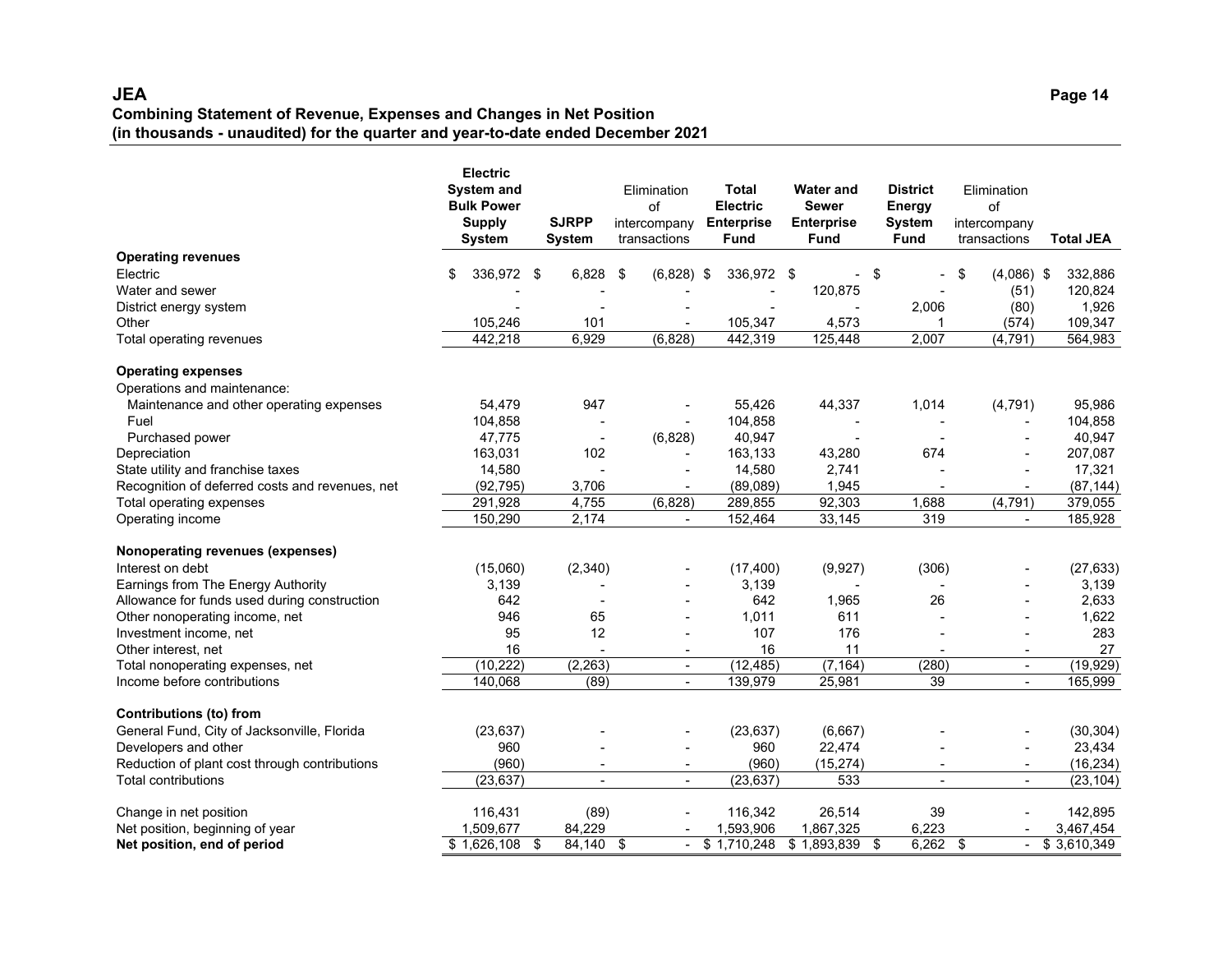#### **JEA Page 15 Combining Statement of Revenue, Expenses and Changes in Net Position (in thousands - unaudited) for the quarter and year-to-date ended December 2020**

|                                                 | <b>Electric</b><br><b>System and</b><br><b>Bulk Power</b><br><b>Supply</b><br><b>System</b> |       | <b>SJRPP</b><br><b>System</b> | Elimination<br>of<br>intercompany<br>transactions | Total<br><b>Electric</b><br><b>Enterprise</b><br><b>Fund</b> | <b>Water and</b><br><b>Sewer</b><br><b>Enterprise</b><br><b>Fund</b> | <b>District</b><br>Energy<br><b>System</b><br><b>Fund</b> | Elimination<br>of<br>intercompany<br>transactions | <b>Total JEA</b> |
|-------------------------------------------------|---------------------------------------------------------------------------------------------|-------|-------------------------------|---------------------------------------------------|--------------------------------------------------------------|----------------------------------------------------------------------|-----------------------------------------------------------|---------------------------------------------------|------------------|
| <b>Operating revenues</b>                       |                                                                                             |       |                               |                                                   |                                                              |                                                                      |                                                           |                                                   |                  |
| Electric                                        | \$<br>299,714                                                                               | \$    | 6,665                         | \$<br>$(6,665)$ \$                                | 299,714 \$                                                   | $\sim$                                                               | - \$                                                      | \$<br>$(4,008)$ \$                                | 295,706          |
| Water and sewer                                 |                                                                                             |       |                               |                                                   |                                                              | 108,078                                                              |                                                           | (90)                                              | 107,988          |
| District energy system<br>Other                 |                                                                                             | 6,840 | 62                            |                                                   | 6,902                                                        |                                                                      | 1,979                                                     | (84)                                              | 1,895            |
|                                                 | 306,554                                                                                     |       | 6,727                         | (6,665)                                           | 306,616                                                      | 3,071<br>111,149                                                     | 1,979                                                     | (554)<br>(4,736)                                  | 9,419<br>415,008 |
| Total operating revenues                        |                                                                                             |       |                               |                                                   |                                                              |                                                                      |                                                           |                                                   |                  |
| <b>Operating expenses</b>                       |                                                                                             |       |                               |                                                   |                                                              |                                                                      |                                                           |                                                   |                  |
| Operations and maintenance:                     |                                                                                             |       |                               |                                                   |                                                              |                                                                      |                                                           |                                                   |                  |
| Maintenance and other operating expenses        | 51,250                                                                                      |       | (287)                         |                                                   | 50,963                                                       | 37,574                                                               | 1,175                                                     | (4,736)                                           | 84,976           |
| Fuel                                            | 79,559                                                                                      |       |                               |                                                   | 79,559                                                       |                                                                      |                                                           |                                                   | 79,559           |
| Purchased power                                 | 29,435                                                                                      |       | $\overline{\phantom{a}}$      | (6,665)                                           | 22,770                                                       | $\blacksquare$                                                       |                                                           |                                                   | 22,770           |
| Depreciation                                    | 53,471                                                                                      |       | 102                           |                                                   | 53,573                                                       | 43,118                                                               | 636                                                       |                                                   | 97,327           |
| State utility and franchise taxes               | 14,895                                                                                      |       |                               |                                                   | 14,895                                                       | 2,640                                                                |                                                           |                                                   | 17,535           |
| Recognition of deferred costs and revenues, net |                                                                                             | 1,642 | 3,469                         |                                                   | 5,111                                                        | 523                                                                  |                                                           |                                                   | 5,634            |
| Total operating expenses                        | 230,252                                                                                     |       | 3,284                         | (6,665)                                           | 226,871                                                      | 83,855                                                               | 1,811                                                     | (4, 736)                                          | 307,801          |
| Operating income                                | 76,302                                                                                      |       | 3,443                         | $\overline{\phantom{a}}$                          | 79,745                                                       | 27,294                                                               | 168                                                       | $\overline{\phantom{a}}$                          | 107,207          |
| Nonoperating revenues (expenses)                |                                                                                             |       |                               |                                                   |                                                              |                                                                      |                                                           |                                                   |                  |
| Interest on debt                                | (16, 446)                                                                                   |       | (2, 446)                      |                                                   | (18, 892)                                                    | (11, 106)                                                            | (318)                                                     |                                                   | (30, 316)        |
| Earnings from The Energy Authority              |                                                                                             | 824   |                               |                                                   | 824                                                          |                                                                      |                                                           |                                                   | 824              |
| Allowance for funds used during construction    |                                                                                             | 765   |                               |                                                   | 765                                                          | 1,175                                                                | 3                                                         |                                                   | 1,943            |
| Other nonoperating income, net                  |                                                                                             | 1,041 | 74                            |                                                   | 1,115                                                        | 626                                                                  |                                                           |                                                   | 1,741            |
| Investment income, net                          |                                                                                             | 504   | 32                            |                                                   | 536                                                          | 639                                                                  |                                                           | $\overline{\phantom{a}}$                          | 1,176            |
| Other interest, net                             |                                                                                             | 25    |                               | $\overline{\phantom{a}}$                          | 25                                                           | 21                                                                   | $\blacksquare$                                            | $\overline{\phantom{a}}$                          | 46               |
| Total nonoperating expenses, net                | (13, 287)                                                                                   |       | (2, 340)                      | $\overline{\phantom{a}}$                          | (15, 627)                                                    | (8,645)                                                              | (314)                                                     | $\overline{\phantom{a}}$                          | (24, 586)        |
| Income before contributions                     | 63,015                                                                                      |       | 1,103                         | $\blacksquare$                                    | 64,118                                                       | 18,649                                                               | (146)                                                     | $\blacksquare$                                    | 82,621           |
| <b>Contributions (to) from</b>                  |                                                                                             |       |                               |                                                   |                                                              |                                                                      |                                                           |                                                   |                  |
| General Fund, City of Jacksonville, Florida     | (23, 402)                                                                                   |       |                               |                                                   | (23, 402)                                                    | (6,601)                                                              |                                                           |                                                   | (30,003)         |
| Developers and other                            |                                                                                             | 185   |                               |                                                   | 185                                                          | 20,016                                                               |                                                           |                                                   | 20,201           |
| Reduction of plant cost through contributions   |                                                                                             | (185) |                               |                                                   | (185)                                                        | (11, 283)                                                            |                                                           |                                                   | (11, 468)        |
| <b>Total contributions</b>                      | (23, 402)                                                                                   |       | $\blacksquare$                | $\blacksquare$                                    | (23, 402)                                                    | 2,132                                                                | $\blacksquare$                                            | $\blacksquare$                                    | (21, 270)        |
| Change in net position                          | 39,613                                                                                      |       | 1,103                         |                                                   | 40,716                                                       | 20,781                                                               | (146)                                                     |                                                   | 61,351           |
| Net position, beginning of year                 | 1,354,700                                                                                   |       | 86,379                        |                                                   | 1,441,079                                                    | 1,776,433                                                            | 6,478                                                     |                                                   | 3,223,990        |
| Net position, end of period                     | $$1,394,313$ \$                                                                             |       | $87,482$ \$                   | $\sim$                                            | \$1,481,795                                                  | $$1,797,214$ \\$                                                     | $6,332$ \$                                                |                                                   | \$3,285,341      |
|                                                 |                                                                                             |       |                               |                                                   |                                                              |                                                                      |                                                           |                                                   |                  |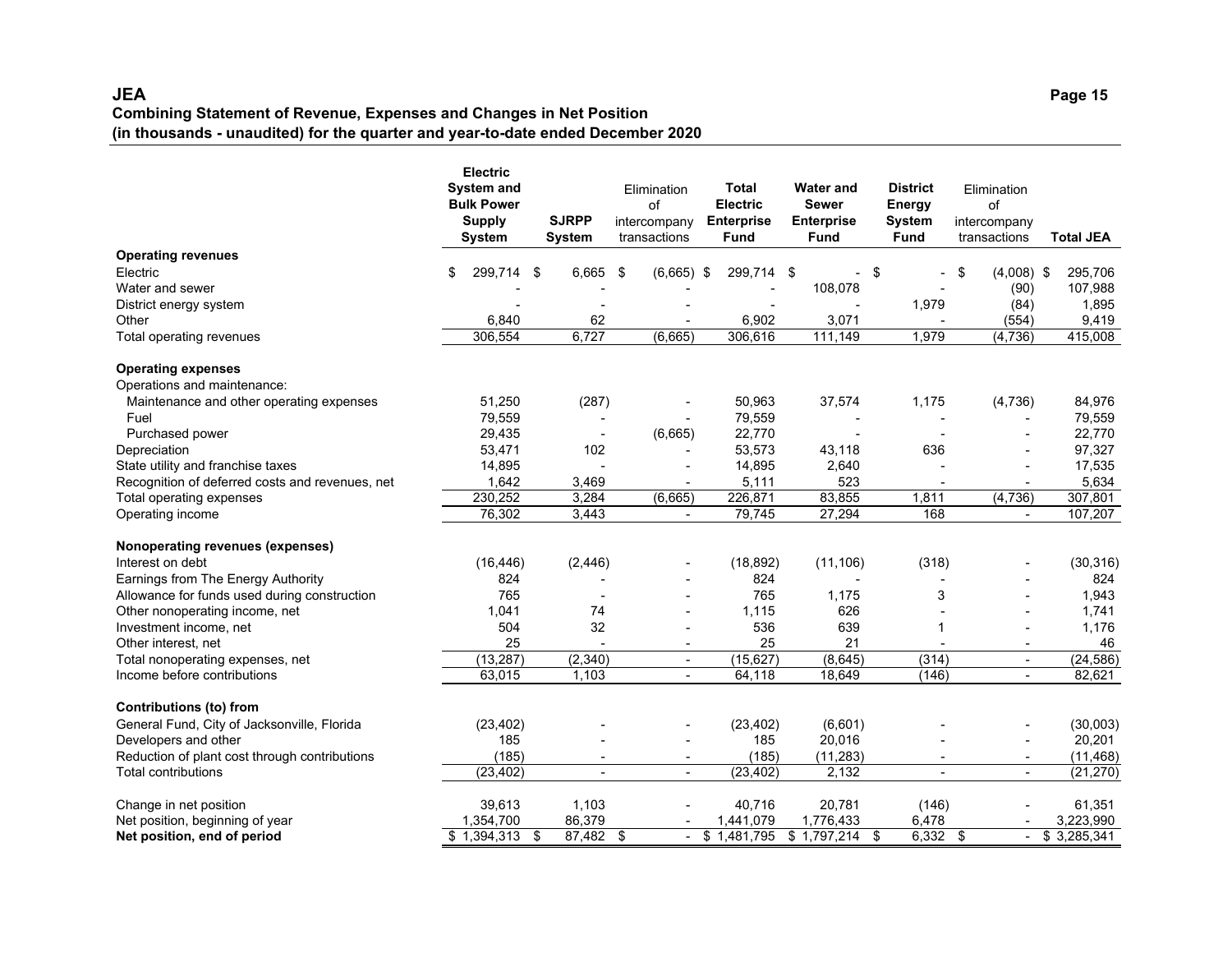### **JEA Page 16 Combining Statement of Cash Flows**

**(in thousands - unaudited) for the quarter and year-to-date ended December 2021**

|                                                                                             | Electric<br>System and<br><b>Bulk Power</b><br>Supply<br>System |                        |     | <b>SJRPP</b><br>System | Elimination<br>of<br>intercompany<br>transactions |      | <b>Total</b><br>Electric<br><b>Enterprise</b><br>Fund | <b>Water and</b><br>Sewer<br><b>Enterprise</b><br><b>Fund</b> | <b>District</b><br>Energy<br><b>System</b><br>Fund | Elimination<br>of<br>intercompany<br>transactions |     | <b>Total JEA</b> |
|---------------------------------------------------------------------------------------------|-----------------------------------------------------------------|------------------------|-----|------------------------|---------------------------------------------------|------|-------------------------------------------------------|---------------------------------------------------------------|----------------------------------------------------|---------------------------------------------------|-----|------------------|
| <b>Operating activities</b>                                                                 |                                                                 |                        |     |                        |                                                   |      |                                                       |                                                               |                                                    |                                                   |     |                  |
| Receipts from customers                                                                     | \$                                                              | 319,675 \$             |     | $6,717$ \$             | $(6,908)$ \$                                      |      | 319,484 \$                                            | 122,053 \$                                                    | 1,975 \$                                           | $(4,217)$ \$                                      |     | 439,295          |
| Payments to suppliers                                                                       |                                                                 | (183, 945)             |     | (1,606)                | 6,908                                             |      | (178, 643)                                            | (34, 911)                                                     | (929)                                              | 4,791                                             |     | (209, 692)       |
| Payments for salaries and benefits                                                          |                                                                 | (53, 569)              |     |                        |                                                   |      | (53, 569)                                             | (21, 015)                                                     | (194)                                              |                                                   |     | (74, 778)        |
| Other operating activities                                                                  |                                                                 | 107,511                |     | 166                    | $\blacksquare$                                    |      | 107,677                                               | 4,404                                                         | 1                                                  | (574)                                             |     | 111,508          |
| Net cash provided by operating activities                                                   |                                                                 | 189,672                |     | 5,277                  | $\overline{a}$                                    |      | 194,949                                               | 70,531                                                        | 853                                                | $\overline{a}$                                    |     | 266,333          |
| Noncapital and related financing activities                                                 |                                                                 |                        |     |                        |                                                   |      |                                                       |                                                               |                                                    |                                                   |     |                  |
| Contribution to General Fund, City of Jacksonville, Florida                                 |                                                                 | (23, 559)              |     |                        |                                                   |      | (23, 559)                                             | (6, 645)                                                      |                                                    |                                                   |     | (30, 204)        |
| Net cash used in noncapital and related financing activities                                |                                                                 | (23, 559)              |     | $\overline{a}$         | $\blacksquare$                                    |      | (23, 559)                                             | (6, 645)                                                      | $\overline{a}$                                     | $\overline{a}$                                    |     | (30, 204)        |
| Capital and related financing activities                                                    |                                                                 |                        |     |                        |                                                   |      |                                                       |                                                               |                                                    |                                                   |     |                  |
| Acquisition and construction of capital assets                                              |                                                                 |                        |     |                        |                                                   |      | (38, 426)                                             | (58, 707)                                                     | (1,809)                                            | $\overline{a}$                                    |     | (98, 942)        |
| Interest paid on debt                                                                       |                                                                 | (38, 426)<br>(28, 539) |     | (4,947)                |                                                   |      | (33, 486)                                             | (22,004)                                                      | (627)                                              |                                                   |     | (56, 117)        |
| Repayment of debt principal                                                                 |                                                                 | (66, 220)              |     | (14, 175)              |                                                   |      | (80, 395)                                             | (9,370)                                                       | (1,770)                                            |                                                   |     | (91, 535)        |
| Capital contributions                                                                       |                                                                 | $\blacksquare$         |     |                        |                                                   |      | $\overline{\phantom{a}}$                              | 7,200                                                         |                                                    | $\overline{a}$                                    |     | 7,200            |
| Revolving credit agreement withdrawals                                                      |                                                                 | ÷,                     |     |                        |                                                   |      |                                                       |                                                               | 1,000                                              | $\overline{a}$                                    |     | 1,000            |
| Other capital financing activities                                                          |                                                                 | 393                    |     |                        |                                                   |      | 393                                                   | 96                                                            |                                                    |                                                   |     | 489              |
| Net cash used in capital and related financing activities                                   |                                                                 | (132, 792)             |     | (19, 122)              | $\blacksquare$                                    |      | (151, 914)                                            | (82, 785)                                                     | (3, 206)                                           | $\overline{\phantom{a}}$                          |     | (237, 905)       |
|                                                                                             |                                                                 |                        |     |                        |                                                   |      |                                                       |                                                               |                                                    |                                                   |     |                  |
| <b>Investing activities</b>                                                                 |                                                                 |                        |     |                        |                                                   |      |                                                       |                                                               |                                                    |                                                   |     |                  |
| Proceeds from sale and maturity of investments                                              |                                                                 | 62,285                 |     | 554                    |                                                   |      | 62,839                                                | 19,401                                                        |                                                    |                                                   |     | 82,240           |
| Purchase of investments                                                                     |                                                                 | (64, 801)              |     | (554)                  |                                                   |      | (65, 355)                                             | (22, 425)                                                     |                                                    |                                                   |     | (87, 780)        |
| Distributions from The Energy Authority                                                     |                                                                 | 2,535                  |     |                        | $\overline{\phantom{a}}$                          |      | 2,535                                                 |                                                               |                                                    | $\overline{a}$                                    |     | 2,535            |
| Investment income                                                                           |                                                                 | 370                    |     | 9                      |                                                   |      | 379                                                   | 188                                                           |                                                    | $\overline{\phantom{a}}$                          |     | 567              |
| Net cash provided by investing activities                                                   |                                                                 | 389                    |     | 9                      | $\blacksquare$                                    |      | 398                                                   | (2,836)                                                       | $\overline{a}$                                     | $\overline{a}$                                    |     | (2, 438)         |
| Net change in cash and cash equivalents                                                     |                                                                 | 33,710                 |     | (13, 836)              | $\overline{\phantom{a}}$                          |      | 19,874                                                | (21, 735)                                                     | (2,353)                                            | $\overline{a}$                                    |     | (4,214)          |
| Cash and cash equivalents at beginning of year                                              |                                                                 | 386.774                |     | 133,953                |                                                   |      | 520,727                                               | 188,136                                                       | 4,250                                              |                                                   |     | 713,113          |
| Cash and cash equivalents at end of period                                                  |                                                                 | 420,484                | -\$ | 120,117                | \$<br>$\overline{\phantom{a}}$                    | \$   | 540,601                                               | \$<br>166,401                                                 | \$<br>1,897                                        | \$<br>$\blacksquare$                              | \$  | 708,899          |
| Reconciliation of operating income to net cash provided by operating activities             |                                                                 |                        |     |                        |                                                   |      |                                                       |                                                               |                                                    |                                                   |     |                  |
| Operating income                                                                            | \$                                                              | 150,290 \$             |     | 2,174                  |                                                   | \$   | 152,464 \$                                            | 33,145 \$                                                     | 319                                                | \$                                                | -\$ | 185,928          |
| Adjustments:                                                                                |                                                                 |                        |     |                        |                                                   |      |                                                       |                                                               |                                                    |                                                   |     |                  |
| Depreciation and amortization                                                               |                                                                 | 163,031                |     | 102                    |                                                   |      | 163,133                                               | 43,554                                                        | 674                                                |                                                   |     | 207,361          |
| Recognition of deferred costs and revenues, net                                             |                                                                 | (92, 795)              |     | 3,706                  |                                                   |      | (89,089)                                              | 1,945                                                         |                                                    |                                                   |     | (87, 144)        |
| Other nonoperating income, net                                                              |                                                                 | 4                      |     |                        |                                                   |      | 4                                                     | 11                                                            |                                                    |                                                   |     | 15               |
| Changes in noncash assets and noncash liabilities:                                          |                                                                 |                        |     |                        |                                                   |      |                                                       |                                                               |                                                    |                                                   |     |                  |
| Accounts receivable                                                                         |                                                                 | 30,673                 |     | (111)                  |                                                   |      | 30,562                                                | 2.549                                                         | (30)                                               |                                                   |     | 33,081           |
| Inventories                                                                                 |                                                                 | (15, 742)              |     |                        | $\overline{\phantom{a}}$                          |      | (15, 742)                                             | (4, 180)                                                      |                                                    | $\overline{a}$                                    |     | (19, 922)        |
| Other assets                                                                                |                                                                 | 4,240                  |     | (20)                   |                                                   |      | 4,220                                                 | (1, 141)                                                      | (15)                                               |                                                   |     | 3,064            |
| Accounts and accrued expenses payable<br>Current liabilities payable from restricted assets |                                                                 | 477                    |     | (95)<br>(479)          |                                                   |      | 382<br>(479)                                          | (3, 120)                                                      | (108)                                              | $\overline{\phantom{a}}$                          |     | (2,846)<br>(479) |
| Other noncurrent liabilities and deferred inflows                                           |                                                                 | (50, 506)              |     |                        | $\overline{\phantom{a}}$                          |      | (50, 506)                                             | (2, 232)                                                      | 13                                                 | $\blacksquare$                                    |     | (52, 725)        |
| Net cash provided by operating activities                                                   |                                                                 | 189,672                | -\$ | 5,277                  | \$<br>$\overline{\phantom{a}}$                    | \$   | 194,949                                               | 70,531                                                        | \$<br>853                                          | \$<br>$\blacksquare$                              | \$  | 266,333          |
|                                                                                             |                                                                 |                        |     |                        |                                                   |      |                                                       |                                                               |                                                    |                                                   |     |                  |
| Non-cash activity                                                                           |                                                                 |                        |     |                        |                                                   |      |                                                       |                                                               |                                                    |                                                   |     |                  |
| Contribution of capital assets from developers                                              | \$                                                              | 960                    | -\$ | $\overline{a}$         | \$                                                | - \$ | 960                                                   | \$<br>15,274 \$                                               | $\overline{\phantom{0}}$                           | \$                                                | -\$ | 16.234           |
| Unrealized investment fair market value changes, net                                        | \$                                                              | $(395)$ \$             |     | $(10)$ \$              | $\overline{\phantom{a}}$                          | \$   | $(405)$ \$                                            | $(380)$ \$                                                    | $\overline{\phantom{0}}$                           | \$<br>$\blacksquare$                              | \$  | (785)            |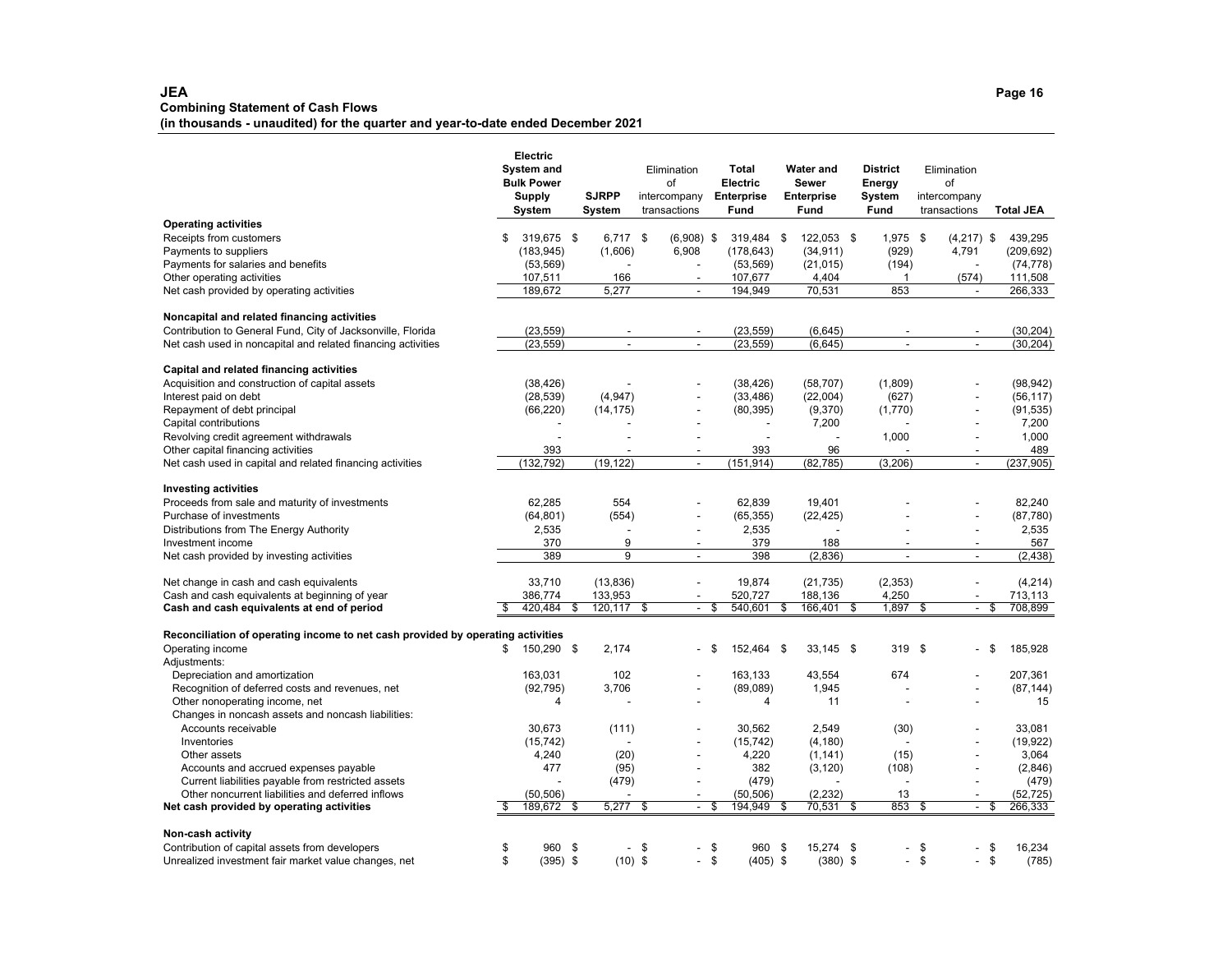#### **JEA Page 17 Combining Statement of Cash Flows (in thousands - unaudited) for the quarter and year-to-date ended December 2020**

|                                                                                 | <b>Electric</b><br>System and<br><b>Bulk Power</b><br><b>Supply</b><br>System |     | <b>SJRPP</b><br>System   | Elimination<br>of<br>intercompany<br>transactions |     | <b>Total</b><br>Electric<br><b>Enterprise</b><br>Fund | <b>Water and</b><br><b>Sewer</b><br><b>Enterprise</b><br><b>Fund</b> |    | <b>District</b><br>Energy<br>System<br><b>Fund</b> |    | Elimination<br>of<br>intercompany<br>transactions |    | <b>Total JEA</b> |
|---------------------------------------------------------------------------------|-------------------------------------------------------------------------------|-----|--------------------------|---------------------------------------------------|-----|-------------------------------------------------------|----------------------------------------------------------------------|----|----------------------------------------------------|----|---------------------------------------------------|----|------------------|
| <b>Operating activities</b>                                                     |                                                                               |     |                          |                                                   |     |                                                       |                                                                      |    |                                                    |    |                                                   |    |                  |
| Receipts from customers                                                         | \$<br>319,217 \$                                                              |     | $6,665$ \$               | $(6,598)$ \$                                      |     | 319,284                                               | \$<br>115,126 \$                                                     |    | $1,791$ \$                                         |    | $(4, 182)$ \$                                     |    | 432,019          |
| Payments to suppliers                                                           | (145, 122)                                                                    |     | (1,925)                  | 6,598                                             |     | (140, 449)                                            | (27, 744)                                                            |    | (1, 119)                                           |    | 4,736                                             |    | (164, 576)       |
| Payments for salaries and benefits                                              | (46, 625)                                                                     |     | $\overline{\phantom{a}}$ |                                                   |     | (46, 625)                                             | (19, 145)                                                            |    | (175)                                              |    | $\overline{a}$                                    |    | (65, 945)        |
| Other operating activities                                                      | 6,885                                                                         |     | (86)                     | $\blacksquare$                                    |     | 6,799                                                 | 3,845                                                                |    |                                                    |    | (554)                                             |    | 10,090           |
| Net cash provided by operating activities                                       | 134,355                                                                       |     | 4,654                    | $\overline{a}$                                    |     | 139,009                                               | 72,082                                                               |    | 497                                                |    |                                                   |    | 211,588          |
| Noncapital and related financing activities                                     |                                                                               |     |                          |                                                   |     |                                                       |                                                                      |    |                                                    |    |                                                   |    |                  |
| Contribution to General Fund, City of Jacksonville, Florida                     | (23, 424)                                                                     |     |                          |                                                   |     | (23, 424)                                             | (6, 479)                                                             |    |                                                    |    |                                                   |    | (29,903)         |
| Net cash used in noncapital and related financing activities                    | (23.424)                                                                      |     | $\blacksquare$           | $\blacksquare$                                    |     | (23.424)                                              | (6, 479)                                                             |    | $\sim$                                             |    | $\blacksquare$                                    |    | (29, 903)        |
| Capital and related financing activities                                        |                                                                               |     |                          |                                                   |     |                                                       |                                                                      |    |                                                    |    |                                                   |    |                  |
| Acquisition and construction of capital assets                                  | (47, 781)                                                                     |     |                          |                                                   |     | (47, 781)                                             | (50, 526)                                                            |    | (230)                                              |    |                                                   |    | (98, 537)        |
| Interest paid on debt                                                           | (28, 779)                                                                     |     | (5,222)                  |                                                   |     | (34,001)                                              | (23, 176)                                                            |    | (648)                                              |    |                                                   |    | (57, 825)        |
| Repayment of debt principal                                                     | (67, 765)                                                                     |     | (13, 340)                |                                                   |     | (81, 105)                                             | (19, 870)                                                            |    | (1,725)                                            |    |                                                   |    | (102, 700)       |
| Capital contributions                                                           |                                                                               |     |                          |                                                   |     |                                                       | 8,733                                                                |    |                                                    |    | $\overline{\phantom{a}}$                          |    | 8,733            |
| Other capital financing activities                                              | 2,180                                                                         |     | 160                      | $\blacksquare$                                    |     | 2,340                                                 | 1,176                                                                |    |                                                    |    | $\overline{\phantom{a}}$                          |    | 3,516            |
| Net cash used in capital and related financing activities                       | (142,145)                                                                     |     | (18, 402)                | $\blacksquare$                                    |     | (160, 547)                                            | (83, 663)                                                            |    | (2,603)                                            |    | $\blacksquare$                                    |    | (246, 813)       |
| <b>Investing activities</b>                                                     |                                                                               |     |                          |                                                   |     |                                                       |                                                                      |    |                                                    |    |                                                   |    |                  |
| Proceeds from sale and maturity of investments                                  | 17,808                                                                        |     | 550                      |                                                   |     | 18,358                                                | 5,439                                                                |    |                                                    |    |                                                   |    | 23,797           |
| Purchase of investments                                                         | (74, 468)                                                                     |     | (2,501)                  | L,                                                |     | (76,969)                                              | (439)                                                                |    |                                                    |    |                                                   |    | (77, 408)        |
| Distributions from The Energy Authority                                         |                                                                               |     |                          |                                                   |     |                                                       |                                                                      |    |                                                    |    |                                                   |    |                  |
| Investment income                                                               | 754                                                                           |     | 25                       |                                                   |     | 779                                                   | 293                                                                  |    | 1                                                  |    | $\blacksquare$                                    |    | 1,073            |
| Net cash provided by (used in) investing activities                             | (55,906)                                                                      |     | (1,926)                  | $\overline{\phantom{a}}$                          |     | (57, 832)                                             | 5,293                                                                |    | 1                                                  |    | $\sim$                                            |    | (52, 538)        |
| Net change in cash and cash equivalents                                         | (87, 120)                                                                     |     | (15, 674)                | ä,                                                |     | (102, 794)                                            | (12,767)                                                             |    | (2, 105)                                           |    | $\overline{\phantom{a}}$                          |    | (117, 666)       |
| Cash and cash equivalents at beginning of year                                  | 355,876                                                                       |     | 141,132                  |                                                   |     | 497,008                                               | 138,268                                                              |    | 5,856                                              |    |                                                   |    | 641,132          |
| Cash and cash equivalents at end of period                                      | \$<br>268,756                                                                 | \$  | 125,458                  | \$<br>$\blacksquare$                              | \$  | 394,214                                               | 125,501                                                              | \$ | 3,751                                              | \$ | $\blacksquare$                                    | \$ | 523,466          |
| Reconciliation of operating income to net cash provided by operating activities |                                                                               |     |                          |                                                   |     |                                                       |                                                                      |    |                                                    |    |                                                   |    |                  |
| Operating income<br>Adjustments:                                                | \$<br>76,302 \$                                                               |     | 3,443                    | \$                                                | -\$ | 79,745 \$                                             | 27,294 \$                                                            |    | 168                                                | \$ |                                                   | \$ | 107,207          |
| Depreciation and amortization                                                   | 53,471                                                                        |     | 102                      |                                                   |     | 53,573                                                | 43,406                                                               |    | 636                                                |    |                                                   |    | 97,615           |
| Recognition of deferred costs and revenues, net                                 | 1.642                                                                         |     | 3,469                    | L.                                                |     | 5.111                                                 | 523                                                                  |    |                                                    |    |                                                   |    | 5.634            |
| Other nonoperating income, net                                                  | 61                                                                            |     |                          |                                                   |     | 61                                                    | 21                                                                   |    |                                                    |    |                                                   |    | 82               |
| Changes in noncash assets and noncash liabilities:                              |                                                                               |     |                          |                                                   |     |                                                       |                                                                      |    |                                                    |    |                                                   |    |                  |
| Accounts receivable                                                             | 22,954                                                                        |     |                          |                                                   |     | 22,954                                                | 3,614                                                                |    | (189)                                              |    |                                                   |    | 26,379           |
| Inventories                                                                     | 2,830                                                                         |     |                          |                                                   |     | 2,830                                                 | (1, 192)                                                             |    |                                                    |    |                                                   |    | 1,638            |
| Other assets                                                                    | (302)                                                                         |     | (14)                     |                                                   |     | (316)                                                 | 89                                                                   |    | (29)                                               |    |                                                   |    | (256)            |
| Accounts and accrued expenses payable                                           | (18,690)                                                                      |     | (136)                    | L,                                                |     | (18, 826)                                             | (4,945)                                                              |    | (86)                                               |    | $\overline{\phantom{a}}$                          |    | (23, 857)        |
| Current liabilities payable from restricted assets                              |                                                                               |     | (2,210)                  |                                                   |     | (2, 210)                                              |                                                                      |    |                                                    |    |                                                   |    | (2, 210)         |
| Other noncurrent liabilities and deferred inflows                               | (3,913)                                                                       |     |                          |                                                   |     | (3,913)                                               | 3,272                                                                |    | (3)                                                |    |                                                   |    | (644)            |
| Net cash provided by operating activities                                       | 134,355                                                                       | S   | 4,654                    | \$<br>$\overline{\phantom{a}}$                    | S   | 139,009                                               | \$<br>72,082                                                         | S. | 497                                                | S  | $\overline{\phantom{a}}$                          | S  | 211,588          |
| Non-cash activity                                                               |                                                                               |     |                          |                                                   |     |                                                       |                                                                      |    |                                                    |    |                                                   |    |                  |
| Contribution of capital assets from developers                                  | \$<br>185                                                                     | -\$ | $\blacksquare$           | \$                                                | \$  | 185                                                   | \$<br>11,283 \$                                                      |    |                                                    | \$ |                                                   | \$ | 11,468           |
| Unrealized investment fair market value changes, net                            | \$<br>$(504)$ \$                                                              |     | (6)                      | \$<br>$\sim$                                      | \$  | $(510)$ \$                                            | $(12)$ \$                                                            |    | $\mathbf{r}$                                       | \$ | $\sim$                                            | \$ | (522)            |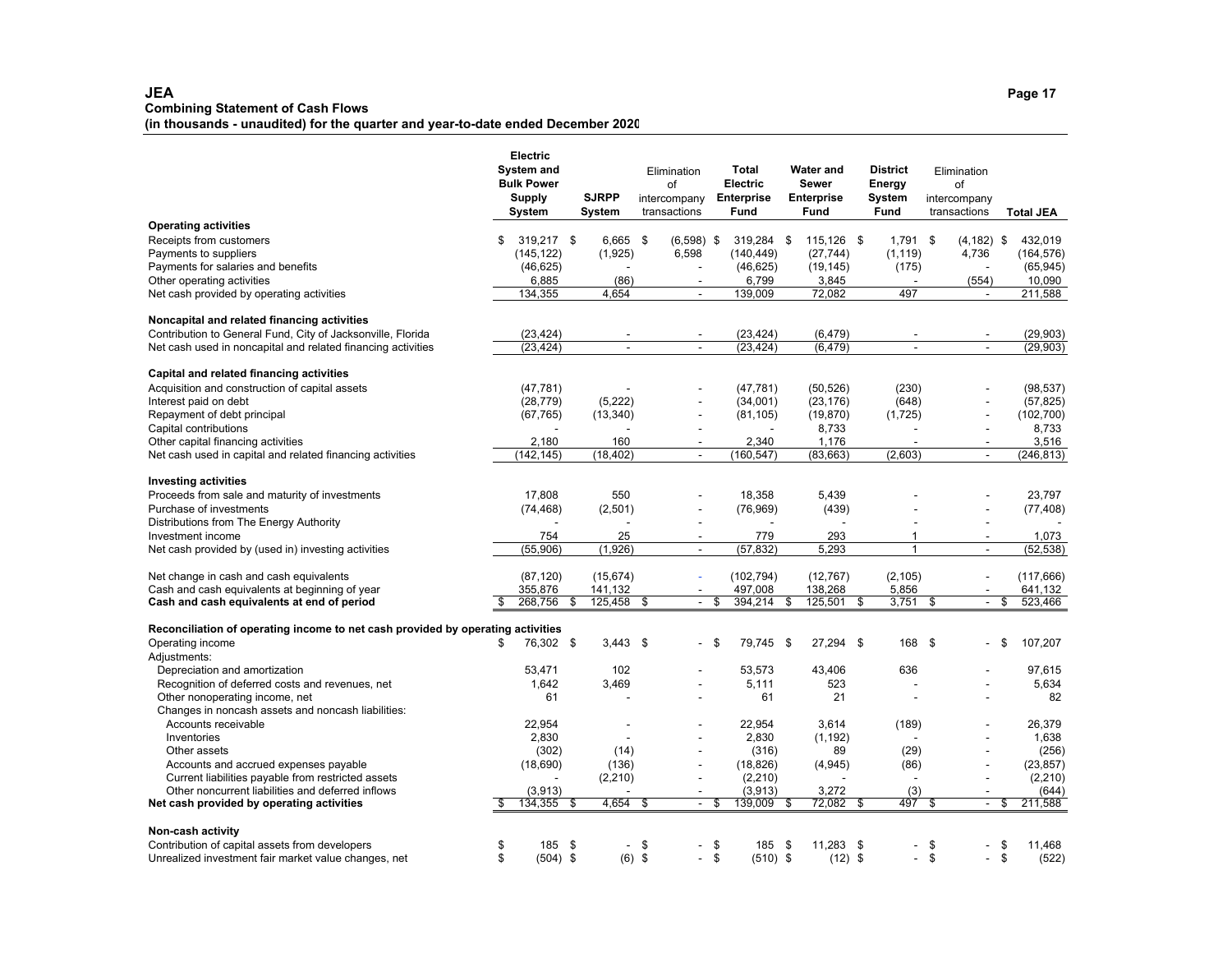# **JEA Electric System Schedules of Debt Service Coverage (in thousands - unaudited)**

|                                                                           | <b>Quarter and Year-to-Date</b><br><b>December</b> |                     |    |         |  |  |
|---------------------------------------------------------------------------|----------------------------------------------------|---------------------|----|---------|--|--|
|                                                                           |                                                    | 2021                |    | 2020    |  |  |
| <b>Revenues</b>                                                           |                                                    |                     |    |         |  |  |
| Electric                                                                  | \$                                                 | 288,733             | \$ | 295,433 |  |  |
| Investment income <sup>(1)</sup>                                          |                                                    | 199                 |    | 557     |  |  |
| Earnings from The Energy Authority                                        |                                                    | 3,139               |    | 824     |  |  |
| Other $(2)$                                                               |                                                    | 105,219             |    | 6,862   |  |  |
| Plus: amounts paid from the rate stabilization fund into the revenue fund |                                                    | 51,053              |    | 11,071  |  |  |
| Less: amounts paid from the revenue fund into the rate stabilization fund |                                                    | (3,266)             |    | (6,790) |  |  |
| <b>Total revenues</b>                                                     |                                                    | 445,077             |    | 307,957 |  |  |
| Operating expenses <sup>(3)</sup>                                         |                                                    |                     |    |         |  |  |
| Fuel                                                                      |                                                    | 95,332              |    | 71,569  |  |  |
| Purchased power <sup>(4)</sup>                                            |                                                    | 64,243              |    | 44,326  |  |  |
| Maintenance and other operating expenses                                  |                                                    | 50,045              |    | 46,852  |  |  |
| State utility and franchise taxes                                         |                                                    | 14,580              |    | 14,896  |  |  |
| Total operating expenses                                                  |                                                    | 224,200             |    | 177,643 |  |  |
| <b>Net revenues</b>                                                       | \$                                                 | 220,877             | \$ | 130,314 |  |  |
| Senior debt service                                                       | \$                                                 | 12,083              | \$ | 11,999  |  |  |
| Less: investment income on sinking fund                                   |                                                    | (291)               |    | (451)   |  |  |
| Less: Build America Bonds subsidy                                         |                                                    | (384)               |    | (384)   |  |  |
| Senior debt service requirement                                           | \$                                                 | 11,408              | \$ | 11,164  |  |  |
| Senior debt service coverage <sup>(5)</sup>                               |                                                    | 19.36 x             |    | 11.67 x |  |  |
| Net revenues (from above)                                                 | \$                                                 | 220,877             | \$ | 130,314 |  |  |
| Senior debt service requirement (from above)                              |                                                    | 11,408              |    | 11,164  |  |  |
| Plus: subordinated debt service on outstanding subordinated bonds         |                                                    | 10,063              |    | 14,874  |  |  |
| Less: Build America Bonds subsidy                                         |                                                    | (461)               |    | (477)   |  |  |
| Total senior and subordinated debt service requirement                    |                                                    | $\overline{2}1,010$ |    | 25,561  |  |  |
| Senior and subordinated debt service coverage <sup>(6)</sup>              |                                                    | 10.51 x             |    | 5.10 x  |  |  |

 $(1)$  Excludes investment income on sinking funds.

(2) Excludes the Build America Bonds subsidy.

 $(3)$  Excludes depreciation and recognition of deferred costs and revenues, net.

<sup>(4)</sup> In accordance with the requirements of the Electric System Resolution, all the contract debt payments from the Electric System to the SJRPP and Bulk Power Supply System with respect to the use by the Electric System of the capacity and output of the SJRPP and Bulk Power Systems are reflected as a purchased power expense on these schedules. These schedules do not include revenues of the SJRPP and Bulk Power Supply System, except that the purchased power expense is net of interest income on funds maintained under the SJRPP and Bulk Power Supply System

 $<sup>(5)</sup>$  Net revenues divided by debt service requirement. Minimum annual coverage is 1.20x.</sup>

 $^{(6)}$  Net revenues divided by total debt service requirement and aggregate subordinated debt service. Minimum annual coverage is 1.15x.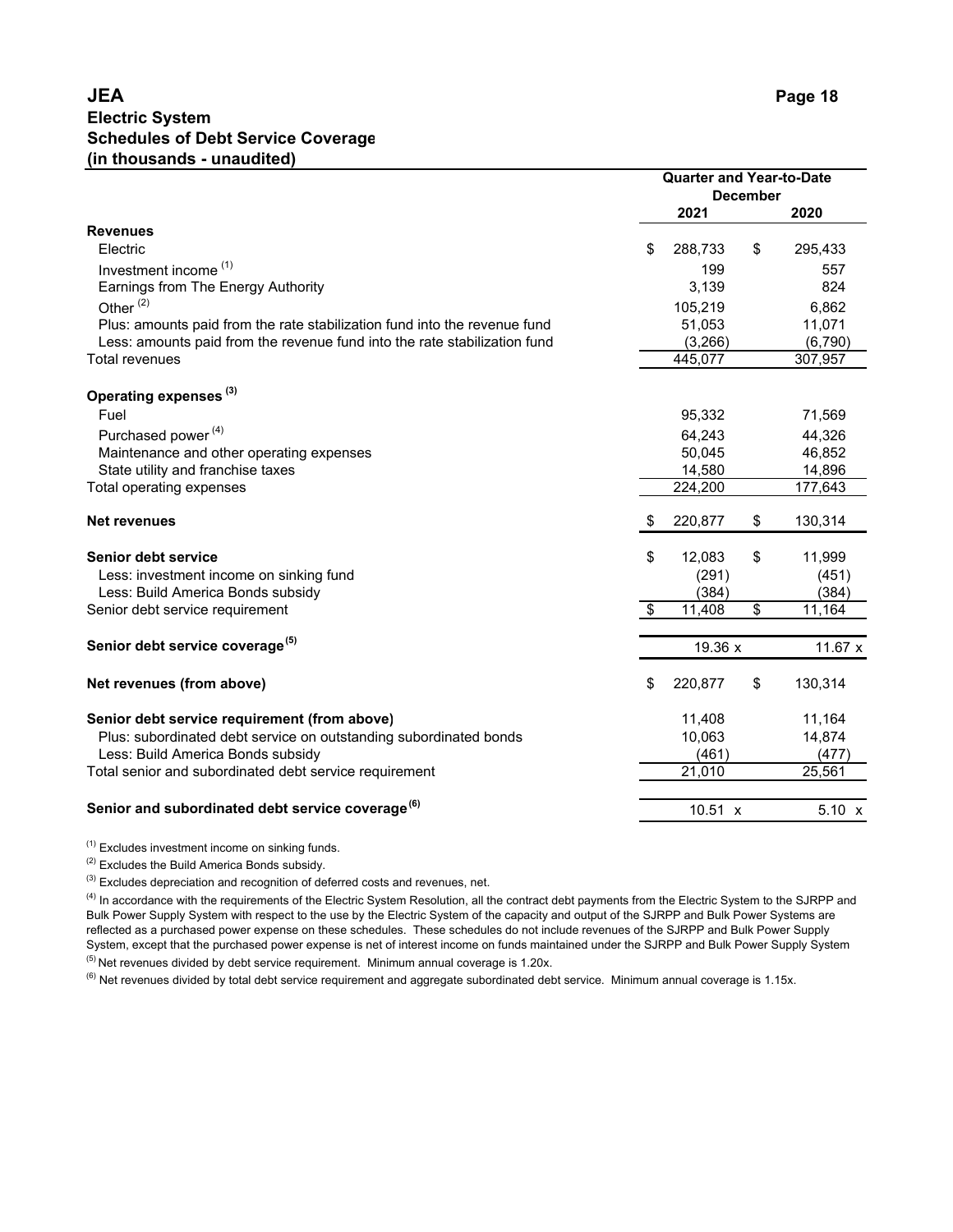# **JEA Bulk Power Supply System Schedules of Debt Service Coverage (in thousands - unaudited)**

|                                          |                 | <b>Quarter and Year-to-Date</b> |    |        |  |  |  |  |  |  |
|------------------------------------------|-----------------|---------------------------------|----|--------|--|--|--|--|--|--|
|                                          | <b>December</b> |                                 |    |        |  |  |  |  |  |  |
|                                          |                 | 2021                            |    | 2020   |  |  |  |  |  |  |
| <b>Revenues</b>                          |                 |                                 |    |        |  |  |  |  |  |  |
| Operating                                | \$              | 16,468                          | \$ | 14,891 |  |  |  |  |  |  |
| Investment income                        |                 | 24                              |    | 24     |  |  |  |  |  |  |
| Total revenues                           |                 | 16,492                          |    | 14,915 |  |  |  |  |  |  |
| Operating expenses <sup>(1)</sup>        |                 |                                 |    |        |  |  |  |  |  |  |
| Fuel                                     |                 | 9,526                           |    | 7,990  |  |  |  |  |  |  |
| Maintenance and other operating expenses |                 | 3,398                           |    | 3,845  |  |  |  |  |  |  |
| Total operating expenses                 |                 | 12,924                          |    | 11,835 |  |  |  |  |  |  |
| <b>Net revenues</b>                      | \$              | 3,568                           | \$ | 3,080  |  |  |  |  |  |  |
| Debt service                             | \$              | 2,636                           | \$ | 2,644  |  |  |  |  |  |  |
| Less: Build America Bonds subsidy        |                 | (128)                           |    | (137)  |  |  |  |  |  |  |
| Debt service requirement                 | \$              | 2,508                           | \$ | 2,507  |  |  |  |  |  |  |
| Debt service coverage <sup>(2)</sup>     |                 | 1.42 x                          |    | 1.23 x |  |  |  |  |  |  |

 $<sup>(1)</sup>$  Excludes all current expenses paid or accrued to the extent that such expenses are to be paid from revenues.</sup>

 $(2)$  Net revenues divided by aggregate debt service. Minimum annual coverage is 1.15x.

# **St. Johns River Power Park System Schedules of Debt Service Coverage - 2nd Resolution (in thousands - unaudited)**

|                                   |      | <b>Quarter and Year-to-Date</b> |                 |               |  |  |  |  |  |
|-----------------------------------|------|---------------------------------|-----------------|---------------|--|--|--|--|--|
|                                   |      |                                 | <b>December</b> |               |  |  |  |  |  |
|                                   | 2021 |                                 | 2020            |               |  |  |  |  |  |
| <b>Revenues</b>                   |      |                                 |                 |               |  |  |  |  |  |
| Operating                         | \$   | 6,975                           | \$              | 6,802         |  |  |  |  |  |
| Investment income                 |      | 22                              |                 | 38            |  |  |  |  |  |
| <b>Total revenues</b>             |      | 6,997                           |                 | 6,840         |  |  |  |  |  |
| <b>Operating expenses</b>         |      |                                 |                 |               |  |  |  |  |  |
| Net revenues                      | \$   | 6,997                           | \$              | 6,840         |  |  |  |  |  |
| Debt service                      | \$   | 6,149                           | \$              | 6,017         |  |  |  |  |  |
| Less: Build America Bonds subsidy |      | (65)                            |                 | (72)          |  |  |  |  |  |
| Debt service requirement          | \$   | 6,084                           | \$              | 5,945         |  |  |  |  |  |
| Debt service coverage (1)         |      | 1.15 x                          |                 | $1.15 \times$ |  |  |  |  |  |

 $<sup>(1)</sup>$  Net revenues divided by aggregate debt service. Minimum annual coverage is 1.15x.</sup>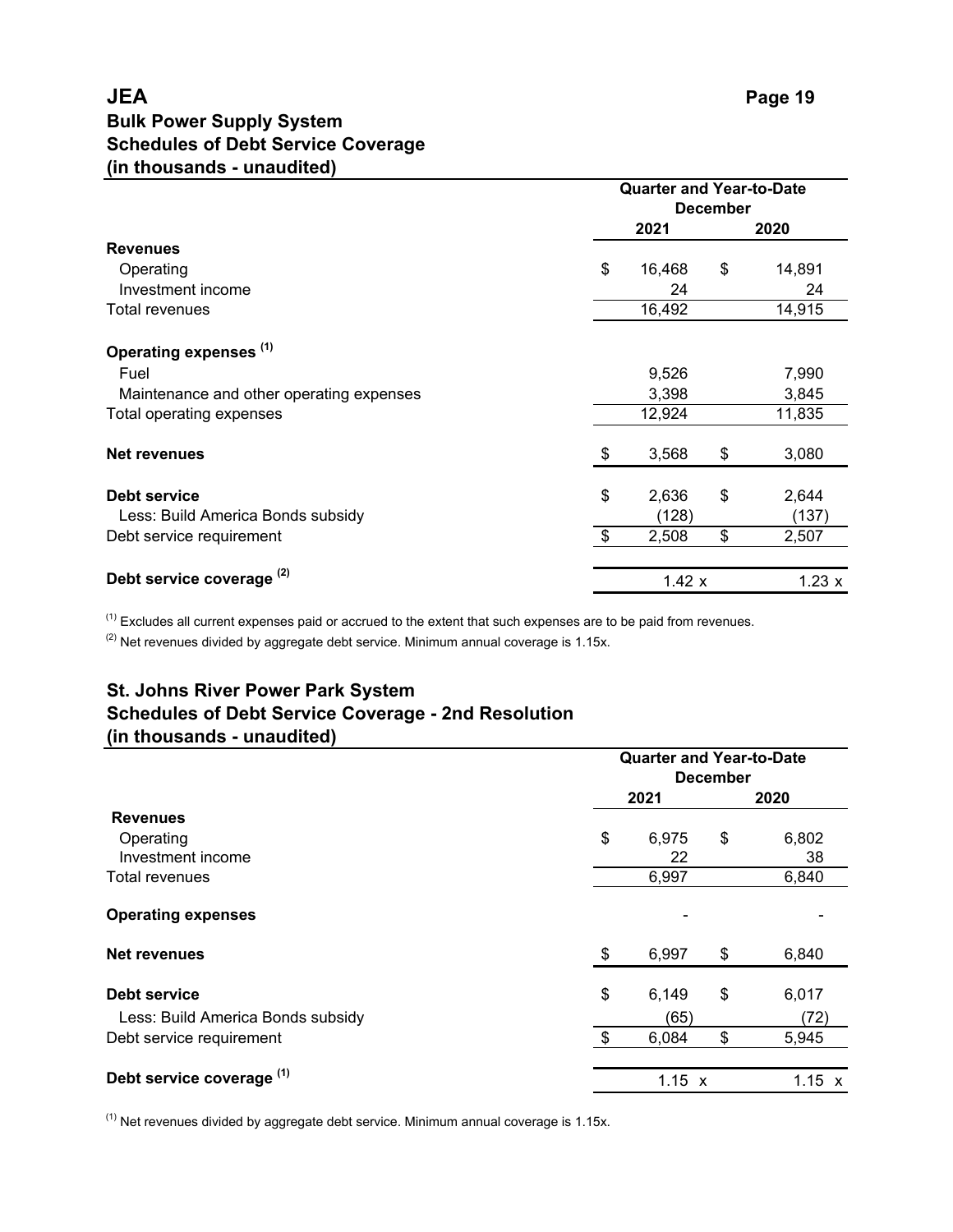# **JEA Water and Sewer System (in thousands - unaudited) Schedules of Debt Service Coverage**

|                                                                                      | <b>Quarter and Year-to-Date</b><br><b>December</b> |                         |               |
|--------------------------------------------------------------------------------------|----------------------------------------------------|-------------------------|---------------|
|                                                                                      | 2021                                               |                         | 2020          |
| <b>Revenues</b>                                                                      |                                                    |                         |               |
| Water                                                                                | \$<br>52,219                                       | \$                      | 47,467        |
| Water capacity fees                                                                  | 2,889                                              |                         | 3,492         |
| Sewer                                                                                | 67,022                                             |                         | 64,277        |
| Sewer capacity fees                                                                  | 4,311                                              |                         | 5,241         |
| Investment income                                                                    | 556                                                |                         | 650           |
| Other <sup>(1)</sup>                                                                 | 4,573                                              |                         | 3,071         |
| Plus: amounts paid from the rate stabilization fund into the revenue fund            | 7,909                                              |                         | 2,257         |
| Less: amounts paid from the revenue fund into the rate stabilization fund            | (6, 275)                                           |                         | (5,923)       |
| <b>Total revenues</b>                                                                | 133,204                                            |                         | 120,532       |
| <b>Operating expenses</b>                                                            |                                                    |                         |               |
| Maintenance and other operating expenses <sup>(2)</sup>                              | 44,337                                             |                         | 37,574        |
| State utility and franchise taxes                                                    | 2,741                                              |                         | 2,640         |
| Total operating expenses                                                             | 47,078                                             |                         | 40,214        |
| <b>Net revenues</b>                                                                  | \$<br>86,126                                       | \$                      | 80,318        |
| <b>Senior debt service</b>                                                           | \$<br>11,903                                       | \$                      | 12,330        |
| Less: Build America Bonds subsidy                                                    | (611)                                              |                         | (612)         |
| Senior debt service requirement                                                      | \$<br>11,292                                       | \$                      | 11,718        |
| Senior debt service coverage <sup>(3)</sup>                                          | 7.63 x                                             |                         | $6.85 \times$ |
| Net revenues (from above)                                                            | \$<br>86,126                                       | \$                      | 80,318        |
| Senior debt service requirement (from above)                                         | \$<br>11,292                                       | \$                      | 11,718        |
| Plus: subordinated debt service on outstanding subordinated debt                     | 1,707                                              |                         | 1,687         |
| Total senior and subordinated debt service requirement                               | \$<br>12,999                                       | $\overline{\mathbf{S}}$ | 13,405        |
| Senior and subordinated debt service coverage excluding capacity fees <sup>(4)</sup> | 6.07 x                                             |                         | 5.34 x        |
| Senior and subordinated debt service coverage including capacity fees <sup>(4)</sup> |                                                    |                         |               |
|                                                                                      | 6.63 x                                             |                         | 5.99 x        |

 $(1)$  Excludes the Build America Bonds subsidy.

<sup>(2)</sup> Excludes depreciation and recognition of deferred costs and revenues, net.

 $^{(3)}$  Net revenues divided by aggregate debt service. Minimum annual coverage is 1.25x.

 $^{(4)}$  Net revenues divided by total aggregate debt service and aggregate subordinated debt service. Minimum annual coverage is either 1.00x aggregate debt service and aggregate subordinated debt service (excluding capacity fees) or the sum of 1.00x aggregate debt service and 1.20x aggregate subordinated debt service (including capacity fees).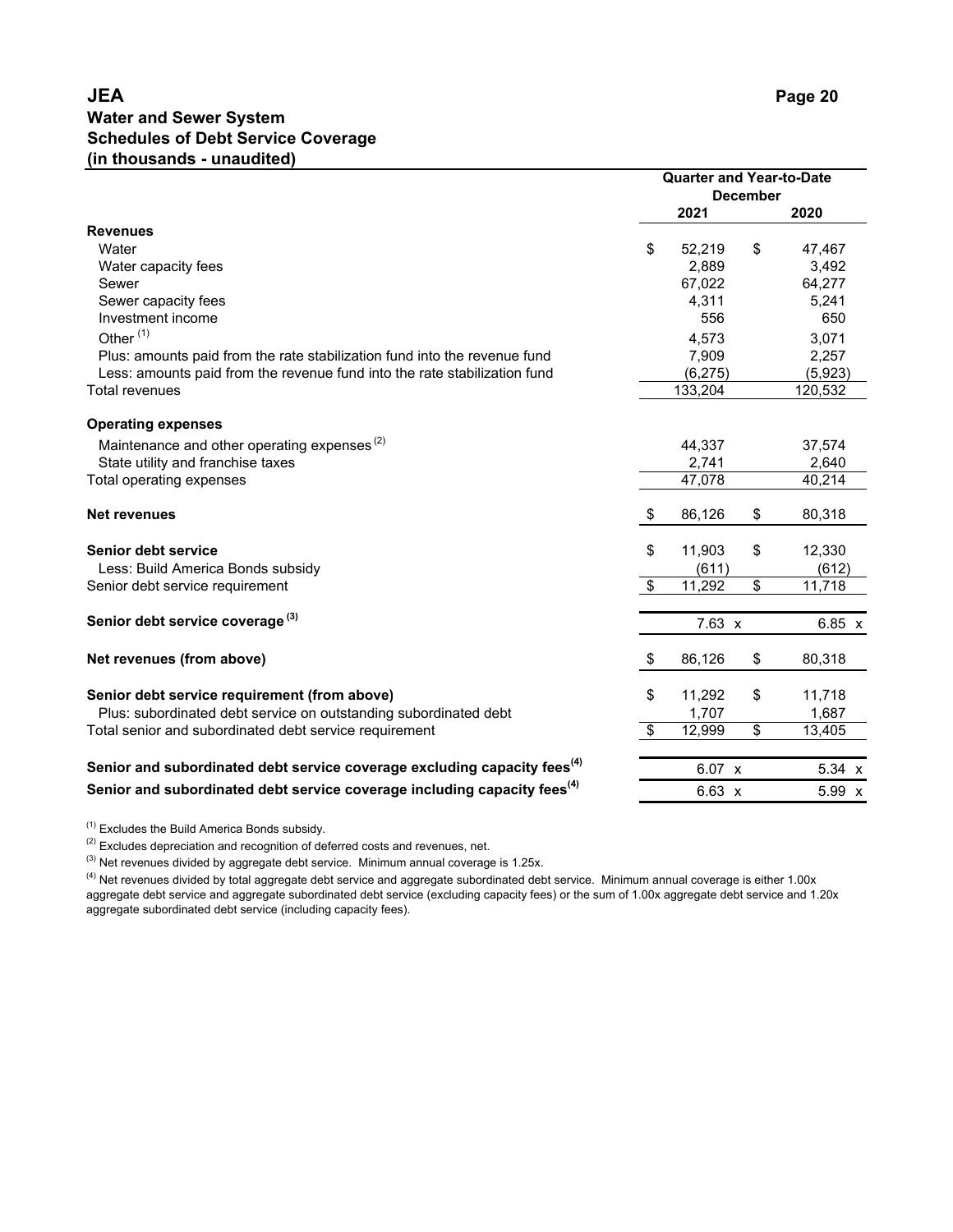# **JEA District Energy System (in thousands - unaudited) Schedule of Debt Service Coverage**

|                                                                               | <b>Quarter and Year-to-Date</b><br><b>December</b> |        |    |        |  |
|-------------------------------------------------------------------------------|----------------------------------------------------|--------|----|--------|--|
|                                                                               |                                                    | 2021   |    | 2020   |  |
| <b>Revenues</b><br>Service revenues                                           | \$                                                 | 2,006  | \$ | 1,980  |  |
| Investment income<br><b>Total revenues</b>                                    |                                                    | 2,006  |    | 1,981  |  |
| Operating expenses <sup>(1)</sup><br>Maintenance and other operating expenses |                                                    | 1,013  |    | 1,175  |  |
| Total operating expenses                                                      |                                                    | 1,013  |    | 1,175  |  |
| Net revenues                                                                  |                                                    | 993    |    | 806    |  |
| Debt service requirement <sup>(2)</sup>                                       |                                                    | 755    |    | 756    |  |
| Debt service coverage (3)                                                     |                                                    | 1.32 x |    | 1.07 x |  |

(1) Excludes depreciation.

 $(2)$  On June 19, 2013, the closing date of the District Energy System Refunding Revenue Bonds, 2013 Series A, the JEA covenanted to deposit into the 2013 Series A Bonds Subaccount from Available Water and Sewer System Revenues an amount equal to the Aggregate DES Debt Service Deficiency that exists with respect to the 2013 Series A Bonds, in the event that the amount on deposit in the Debt Service Account in the Debt Service Fund in accordance with the District Energy System Resolution is less than Accrued Aggregate Debt Service as of the last business day of the then current month.

 $(3)$  Net revenues divided by aggregate debt service.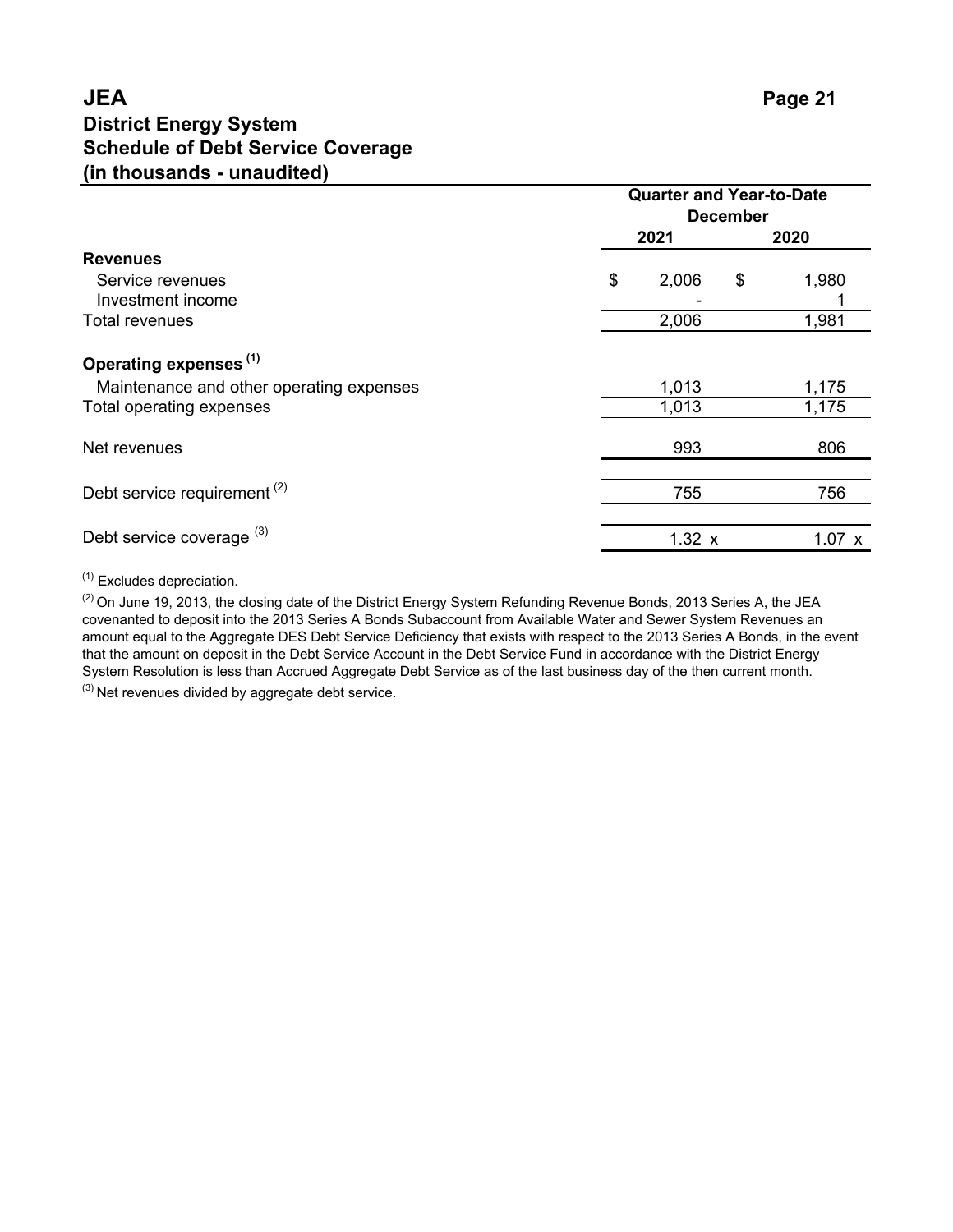|                                       | <b>Quarter and Year-to-Date</b><br><b>December</b> |               |  |
|---------------------------------------|----------------------------------------------------|---------------|--|
|                                       | 2021                                               | 2020          |  |
| Electric revenues sales (000s)        |                                                    |               |  |
| <b>Residential</b>                    | \$<br>143,440                                      | 149,731<br>\$ |  |
| Commercial                            | 93,096                                             | 93,548        |  |
| Industrial                            | 48,496                                             | 48,838        |  |
| Public street lighting                | 3,505                                              | 3,414         |  |
| Electric revenues - territorial       | 288,537                                            | 295,531       |  |
| Sales for resale - off system         | 196                                                | 705           |  |
| <b>Electric revenues</b>              | 288,733                                            | 296,236       |  |
| Less: rate stabilization and recovery | 48,239                                             | 4,281         |  |
| Less: allowance for doubtful accounts |                                                    | (803)         |  |
| <b>Net electric revenues</b>          | 336,972                                            | 299,714       |  |
|                                       |                                                    |               |  |
| <b>MWh sales</b>                      |                                                    |               |  |
| <b>Residential</b>                    | 1,211,688                                          | 1,303,566     |  |
| Commercial                            | 924,797                                            | 956,342       |  |
| Industrial                            | 646,136                                            | 673,253       |  |
| Public street lighting                | 13,521                                             | 13,838        |  |
| <b>Total MWh sales - territorial</b>  | 2,796,142                                          | 2,946,999     |  |
| Sales for resale - off system         | 2,422                                              | 394           |  |
| <b>Total MWh sales</b>                | 2,798,564                                          | 2,947,393     |  |
| Average number of accounts            |                                                    |               |  |
| <b>Residential</b>                    | 441,407                                            | 432,726       |  |
| Commercial                            | 54,651                                             | 53,898        |  |
| Industrial                            | 197                                                | 197           |  |
| Public street lighting                | 3,982                                              | 3,963         |  |
| <b>Total average accounts</b>         | 500,237                                            | 490,784       |  |
| <b>Residential averages</b>           |                                                    |               |  |
|                                       | 324.96                                             | 346.02        |  |
| Revenue per account - \$              | 2,745                                              | 3,012         |  |
| kWh per account                       | 11.84                                              | 11.49         |  |
| Revenue per kWh - $\phi$              |                                                    |               |  |
| Degree days                           |                                                    |               |  |
| Heating degree days                   | 330                                                | 446           |  |
| Cooling degree days                   | 306                                                | 454           |  |
| <b>Total degree days</b>              | 636                                                | 900           |  |
| Degree days - 30 year average         | 758                                                |               |  |